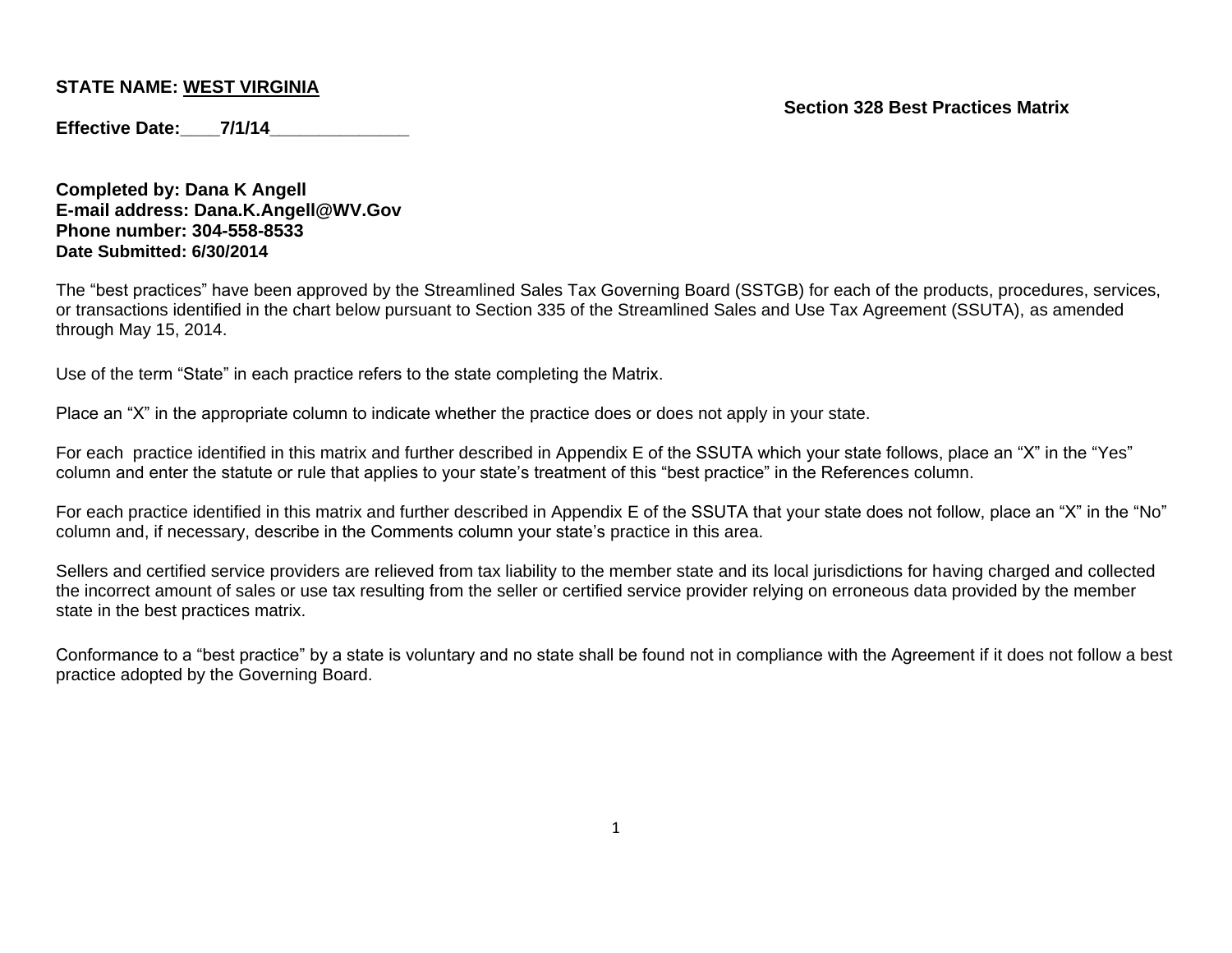# **Effective Date:\_\_\_\_7/1/14\_\_\_\_\_\_\_\_\_\_\_\_\_\_**

| <b>Best Practice</b><br>from<br><b>Appendix E</b> | <b>Brief Description of Best Practice</b>                                                                                                                                                                                                                                                                                                                                                                                                                                                                                                                                                                                                                   | For each section, place<br>an "X" in the YES<br>column for the Practice<br>your State follows.<br>Place an "X" in the NO<br>column if the practice<br>does not apply in your<br>State. |           | For sections with only NO responses, describe your<br>State's tax treatment. Additional comments may be<br>added for any response. |                 |
|---------------------------------------------------|-------------------------------------------------------------------------------------------------------------------------------------------------------------------------------------------------------------------------------------------------------------------------------------------------------------------------------------------------------------------------------------------------------------------------------------------------------------------------------------------------------------------------------------------------------------------------------------------------------------------------------------------------------------|----------------------------------------------------------------------------------------------------------------------------------------------------------------------------------------|-----------|------------------------------------------------------------------------------------------------------------------------------------|-----------------|
|                                                   |                                                                                                                                                                                                                                                                                                                                                                                                                                                                                                                                                                                                                                                             | <b>Yes</b>                                                                                                                                                                             | <b>No</b> | <b>References: Statute,</b><br><b>Rule, Cite</b>                                                                                   | <b>Comments</b> |
|                                                   | <b>Best Practice 2 – Credits</b>                                                                                                                                                                                                                                                                                                                                                                                                                                                                                                                                                                                                                            |                                                                                                                                                                                        |           |                                                                                                                                    |                 |
| <b>Definition</b>                                 | "Tax Paid"<br>means the tax that was $(1)$ paid and $(2)$<br>previously due from either the seller or the<br>purchaser when the sale of that product is<br>taxable in that state and it was properly<br>sourced based on that state's sourcing rules.<br>"Tax paid" includes tax that was (1) paid and<br>(2) previously due from the purchaser (or<br>seller, if applicable) because the purchaser<br>moved the product to a different jurisdiction.<br>"Tax paid" does not include the portion of tax<br>paid that is currently eligible for a credit or<br>refund or tax paid that is eligible for refund<br>under a tax-incentive program or agreement. |                                                                                                                                                                                        |           |                                                                                                                                    |                 |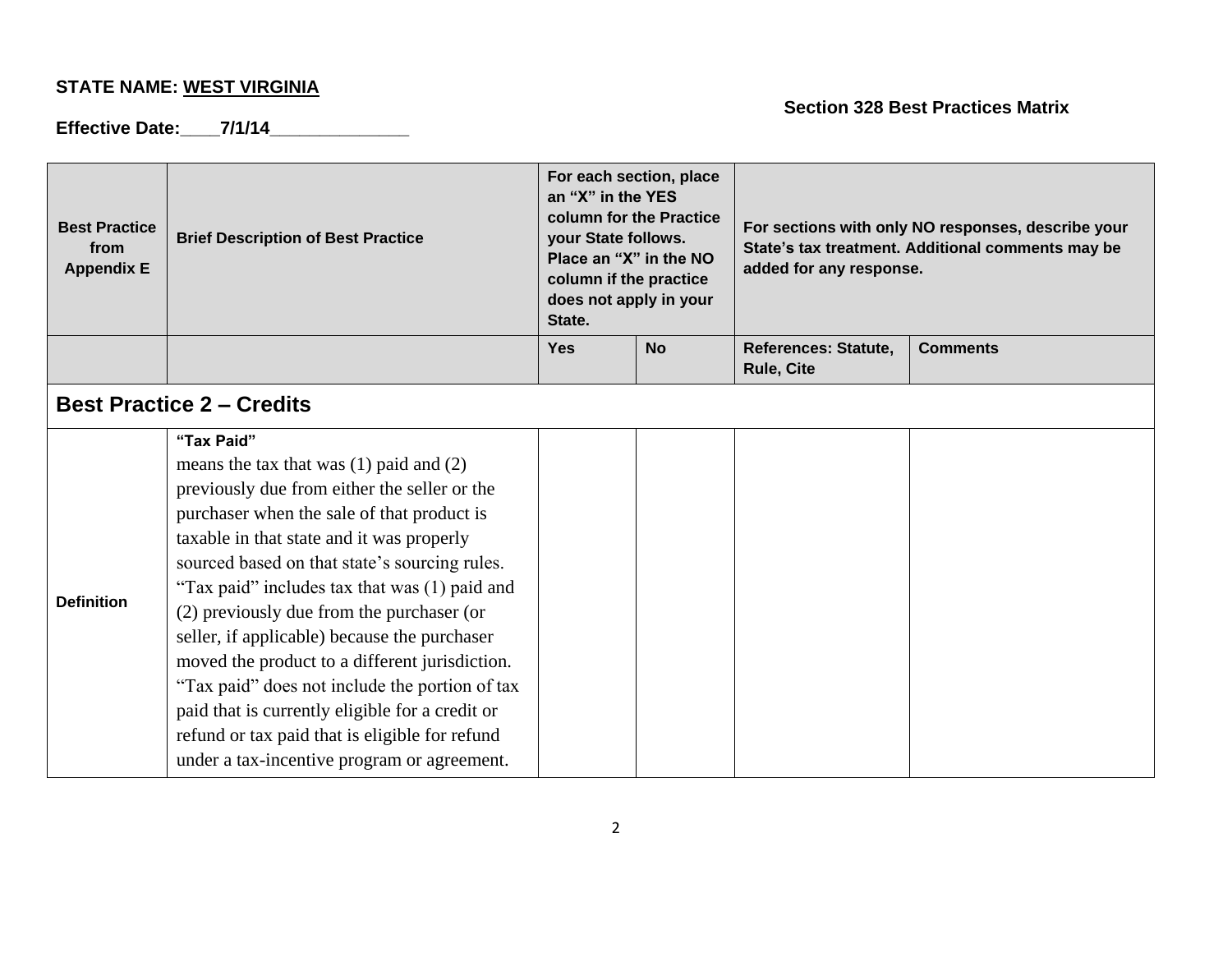| <b>Effective Date:</b> | 7/1/14                                                                                                                                                              |   |                                                                   |                                                                                                                                                                                                                                                                                                                                                                                                                                                                                                                                                                                                                                                                                                                                                     |
|------------------------|---------------------------------------------------------------------------------------------------------------------------------------------------------------------|---|-------------------------------------------------------------------|-----------------------------------------------------------------------------------------------------------------------------------------------------------------------------------------------------------------------------------------------------------------------------------------------------------------------------------------------------------------------------------------------------------------------------------------------------------------------------------------------------------------------------------------------------------------------------------------------------------------------------------------------------------------------------------------------------------------------------------------------------|
| Credits 2.1            | 2.1 Credit Against Use Tax<br>The State imposing tax on the purchaser provides<br>credit for "sales or use taxes paid" on a product<br>against the State's use tax. | X | W.Va. Code §11-15A-<br>10a; W.Va. Legislative<br>Rules110-15-43.  | W.Va. Code §11-15A-10a.<br>(a) A person is entitled to a<br>credit against the tax imposed<br>by this article on the use of a<br>particular<br>item of<br>tangible<br>custom<br>personal<br>property,<br>software or service equal to the<br>amount, if any, of sales tax<br>lawfully paid to another state<br>for the acquisition of that<br>property or service:<br>$110-15-43.$<br><b>Out-Of-State</b><br>Purchases.<br>Purchases of tangible<br>43.1.<br>personal property and services<br>out of this State for use in this<br>State are subject to the West<br>Virginia use tax.<br>In the<br>computation of the use tax,<br>credit may be taken for sales<br>or use taxes paid in another<br>state up to the amount of tax due<br>this State |
| Credits 2.2            | 2.2 Credit Against Sales Tax<br>The State imposing tax provides credit for the<br>"sales or use taxes paid" on a product against the<br>State's sales tax.          | X | W.Va. Code §11-15A-<br>10a; W.Va. Legislative<br>Rule §110-15-43. | W.Va. Code §11-15A-10a.<br>(a) A person is entitled to a<br>credit against the tax imposed<br>by this article on the use of a<br>particular item of<br>tangible                                                                                                                                                                                                                                                                                                                                                                                                                                                                                                                                                                                     |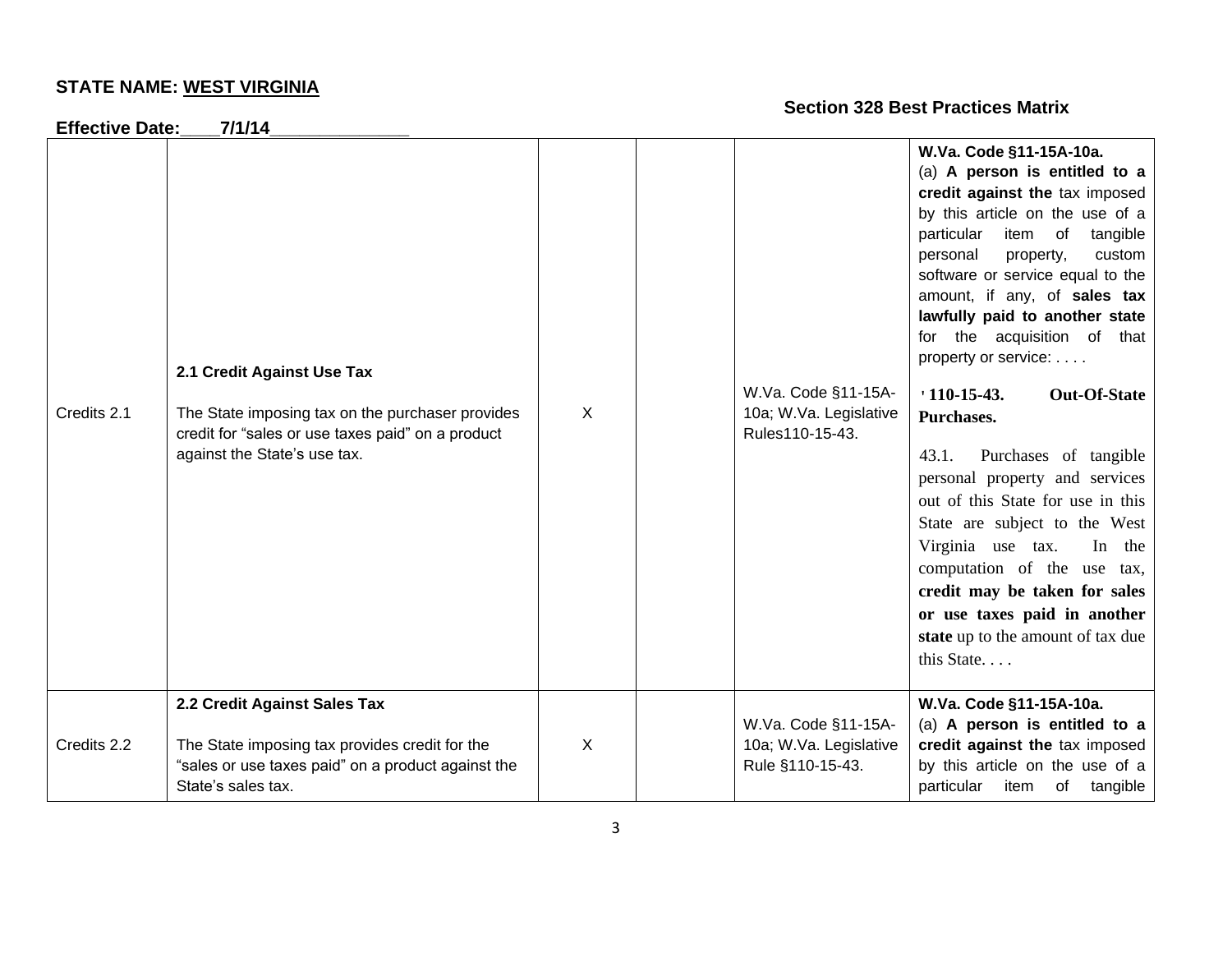**Effective Date:\_\_\_\_7/1/14\_\_\_\_\_\_\_\_\_\_\_\_\_\_**

|                |                                                                                                                                                        |   |                                                                   | personal<br>property,<br>custom<br>software or service equal to the<br>amount, if any, of sales tax<br>lawfully paid to another state<br>for the acquisition of that<br>property or service:<br>$110-15-43.$<br><b>Out-Of-State</b><br>Purchases.<br>43.1. Purchases of tangible<br>personal property and services<br>out of this State for use in this<br>State are subject to the West<br>Virginia use tax. In the<br>computation of the use tax,<br>credit may be taken for sales<br>or use taxes paid in another<br>state up to the amount of tax due<br>this State |
|----------------|--------------------------------------------------------------------------------------------------------------------------------------------------------|---|-------------------------------------------------------------------|-------------------------------------------------------------------------------------------------------------------------------------------------------------------------------------------------------------------------------------------------------------------------------------------------------------------------------------------------------------------------------------------------------------------------------------------------------------------------------------------------------------------------------------------------------------------------|
| Credits 2.3.a. | 2.3 Reciprocity<br>2.3.a. The credit the State provides in 2.1 and 2.2<br>applies regardless of whether another state<br>provides a reciprocal credit. | X | W.Va. Code §11-15A-<br>10a; W.Va. Legislative<br>Rule §110-15-43. | W.Va. Code §11-15A-10a.<br>(a) A person is entitled to a<br>credit against the tax imposed<br>by this article on the use of a<br>particular<br>item of<br>tangible<br>personal<br>custom<br>property,<br>software or service equal to the<br>amount, if any, of sales tax<br>lawfully paid to another state<br>for the acquisition of that                                                                                                                                                                                                                              |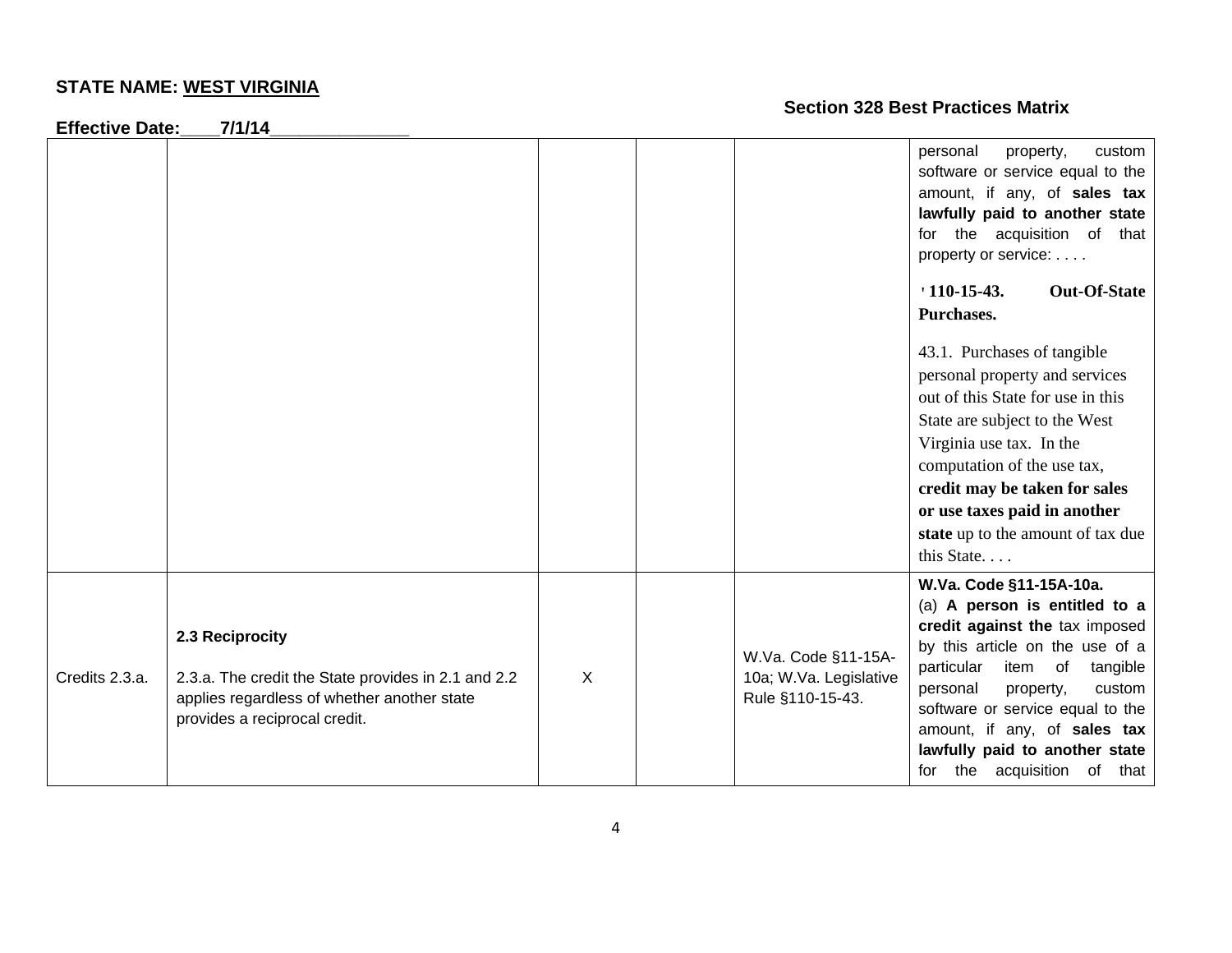**Effective Date:\_\_\_\_7/1/14\_\_\_\_\_\_\_\_\_\_\_\_\_\_**

|                |                                                                                                                                                  |              |                                                                   | property or service:                                                                                                                                                                                                                                                                                                                                                  |
|----------------|--------------------------------------------------------------------------------------------------------------------------------------------------|--------------|-------------------------------------------------------------------|-----------------------------------------------------------------------------------------------------------------------------------------------------------------------------------------------------------------------------------------------------------------------------------------------------------------------------------------------------------------------|
|                |                                                                                                                                                  |              |                                                                   | $110-15-43.$<br><b>Out-Of-State</b>                                                                                                                                                                                                                                                                                                                                   |
|                |                                                                                                                                                  |              |                                                                   | Purchases.                                                                                                                                                                                                                                                                                                                                                            |
|                |                                                                                                                                                  |              |                                                                   | 43.1. Purchases of tangible<br>personal property and services<br>out of this State for use in this<br>State are subject to the West<br>Virginia use tax. In the<br>computation of the use tax,<br>credit may be taken for sales<br>or use taxes paid in another                                                                                                       |
|                |                                                                                                                                                  |              |                                                                   | state up to the amount of tax due                                                                                                                                                                                                                                                                                                                                     |
|                |                                                                                                                                                  |              |                                                                   | this State                                                                                                                                                                                                                                                                                                                                                            |
| Credits 2.3.b. | 2.3.b. The credit the State provides in 2.1 and 2.2<br>only applies when the other state where the tax<br>was paid provides a reciprocal credit. | $\mathsf{X}$ | W.Va. Code §11-15A-<br>10a; W.Va. Legislative<br>Rule §110-15-43. | W.Va. Code §11-15A-10a.<br>(a) A person is entitled to a<br>credit against the tax imposed<br>by this article on the use of a<br>particular<br>item<br>of<br>tangible<br>custom<br>personal<br>property,<br>software or service equal to the<br>amount, if any, of sales tax<br>lawfully paid to another state<br>for the acquisition of that<br>property or service: |
|                |                                                                                                                                                  |              |                                                                   | $110-15-43.$<br><b>Out-Of-State</b><br>Purchases.                                                                                                                                                                                                                                                                                                                     |
|                |                                                                                                                                                  |              |                                                                   | 43.1. Purchases of tangible                                                                                                                                                                                                                                                                                                                                           |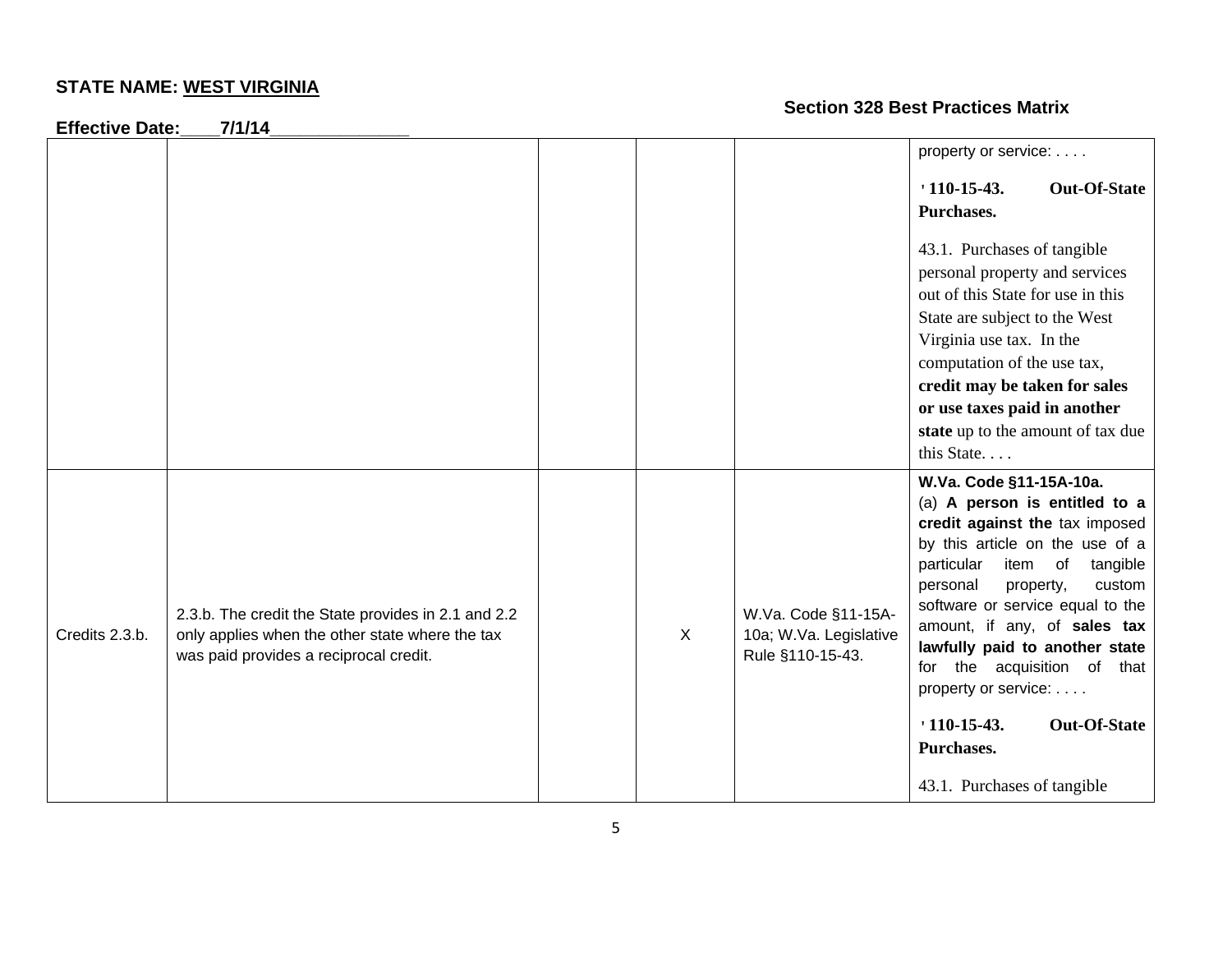**Effective Date:\_\_\_\_7/1/14\_\_\_\_\_\_\_\_\_\_\_\_\_\_**

|                |                                                                                                                                                                                                                                                                                                                                          |   |              |                                                                   | personal property and services<br>out of this State for use in this<br>State are subject to the West<br>Virginia use tax. In the<br>computation of the use tax,<br>credit may be taken for sales<br>or use taxes paid in another<br>state up to the amount of tax due<br>this State                                                                                                                                                                            |
|----------------|------------------------------------------------------------------------------------------------------------------------------------------------------------------------------------------------------------------------------------------------------------------------------------------------------------------------------------------|---|--------------|-------------------------------------------------------------------|----------------------------------------------------------------------------------------------------------------------------------------------------------------------------------------------------------------------------------------------------------------------------------------------------------------------------------------------------------------------------------------------------------------------------------------------------------------|
| Credits 2.4.a. | 2.4 State and Local Sales Use "Tax Paid"<br>2.4.a. The credit provided for in 2.1 and 2.2 is for<br>the combined amount of state and local "tax paid"<br>to another state or local jurisdiction against both<br>the state and local taxes due to the State.                                                                              |   | $\mathsf{X}$ |                                                                   | See 2.4.b                                                                                                                                                                                                                                                                                                                                                                                                                                                      |
| Credits 2.4.b. | 2.4.b. The credit provided for in 2.1 and 2.2 is for<br>only the state "tax paid" to another state against<br>the taxes due to the State (i.e., no credit for local<br>tax against state tax). If the State has local sales<br>or use taxes, it only provides credit for state tax<br>against state tax and local tax against local tax. | X |              | W.Va. Code §11-15A-<br>10a; W.Va. Legislative<br>Rule §110-15-43. | W.Va. Code §11-15A-10a.<br>(a) A person is entitled to a<br>credit against the tax imposed<br>by this article on the use of a<br>particular<br>item of<br>tangible<br>personal<br>property,<br>custom<br>software or service equal to the<br>amount, if any, of sales tax<br>lawfully paid to another state<br>for the acquisition of that<br>property or service:<br>$110 - 15 - 43$ .<br><b>Out-Of-State</b><br>Purchases.<br>Purchases of tangible<br>43.1. |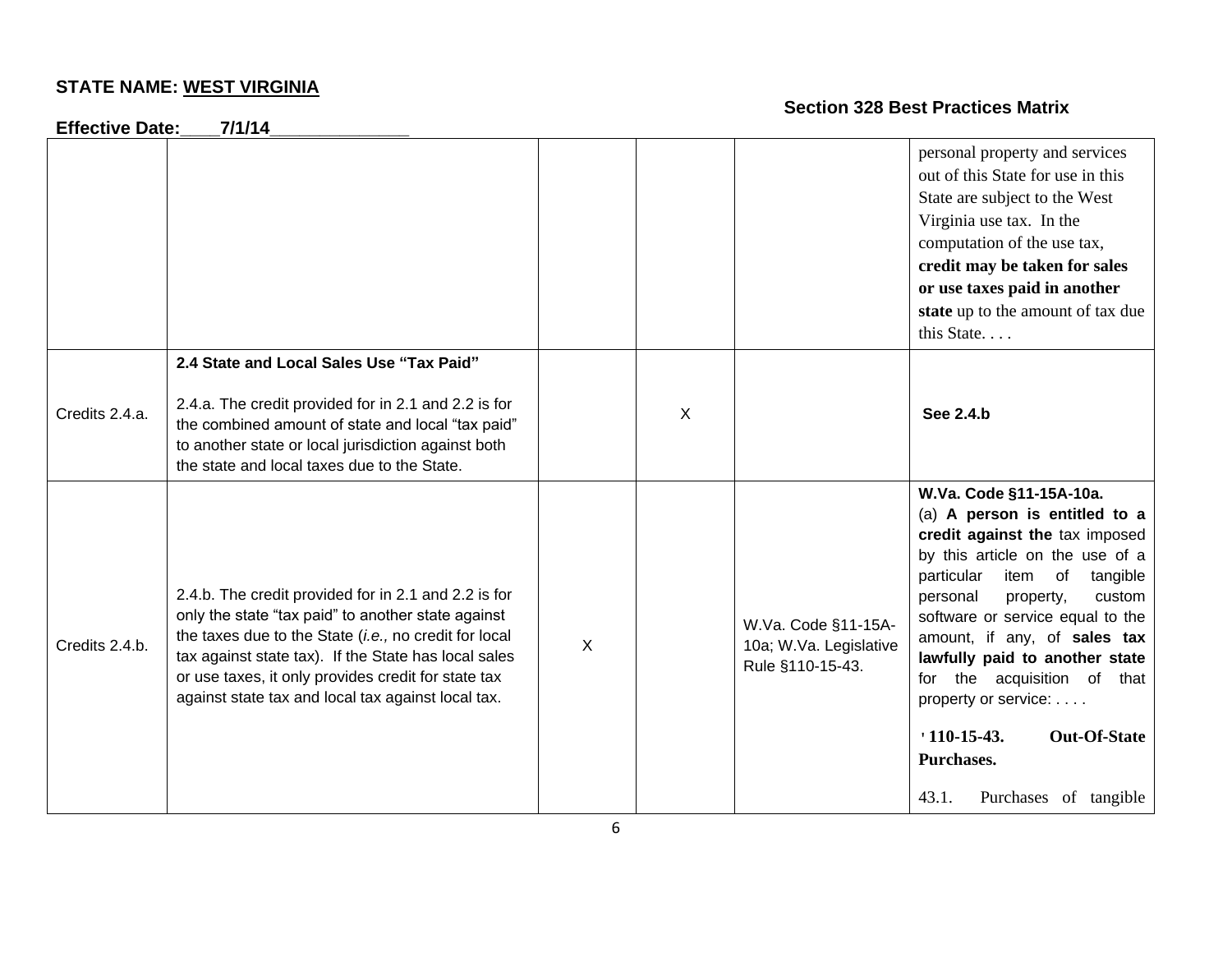**Effective Date:\_\_\_\_7/1/14\_\_\_\_\_\_\_\_\_\_\_\_\_\_**

|             |                                                                                                                                                                                                                                                                                                                                                                                                                                      |   | personal property and services<br>out of this State for use in this<br>State are subject to the West<br>Virginia use tax. In the<br>computation of the use tax,<br>credit may be taken for sales |
|-------------|--------------------------------------------------------------------------------------------------------------------------------------------------------------------------------------------------------------------------------------------------------------------------------------------------------------------------------------------------------------------------------------------------------------------------------------|---|--------------------------------------------------------------------------------------------------------------------------------------------------------------------------------------------------|
|             |                                                                                                                                                                                                                                                                                                                                                                                                                                      |   | or use taxes paid in another<br>state up to the amount of tax due<br>this State                                                                                                                  |
| Credits 2.5 | 2.5 Credit for "Similar Tax" Paid to Another<br><b>Jurisdiction</b><br>The credit provided for in 2.1 and 2.2 includes<br>"similar taxes" that were (1) paid and (2) previously<br>due to another state or local jurisdiction against the<br>sales or use taxes due.<br>List all known similar or like taxes the state<br>provides credit for even if such tax does not meet<br>the definition of a "similar tax."<br>а.<br>b.<br>c. | X | At this time West Virginia has no<br>"similar taxes."                                                                                                                                            |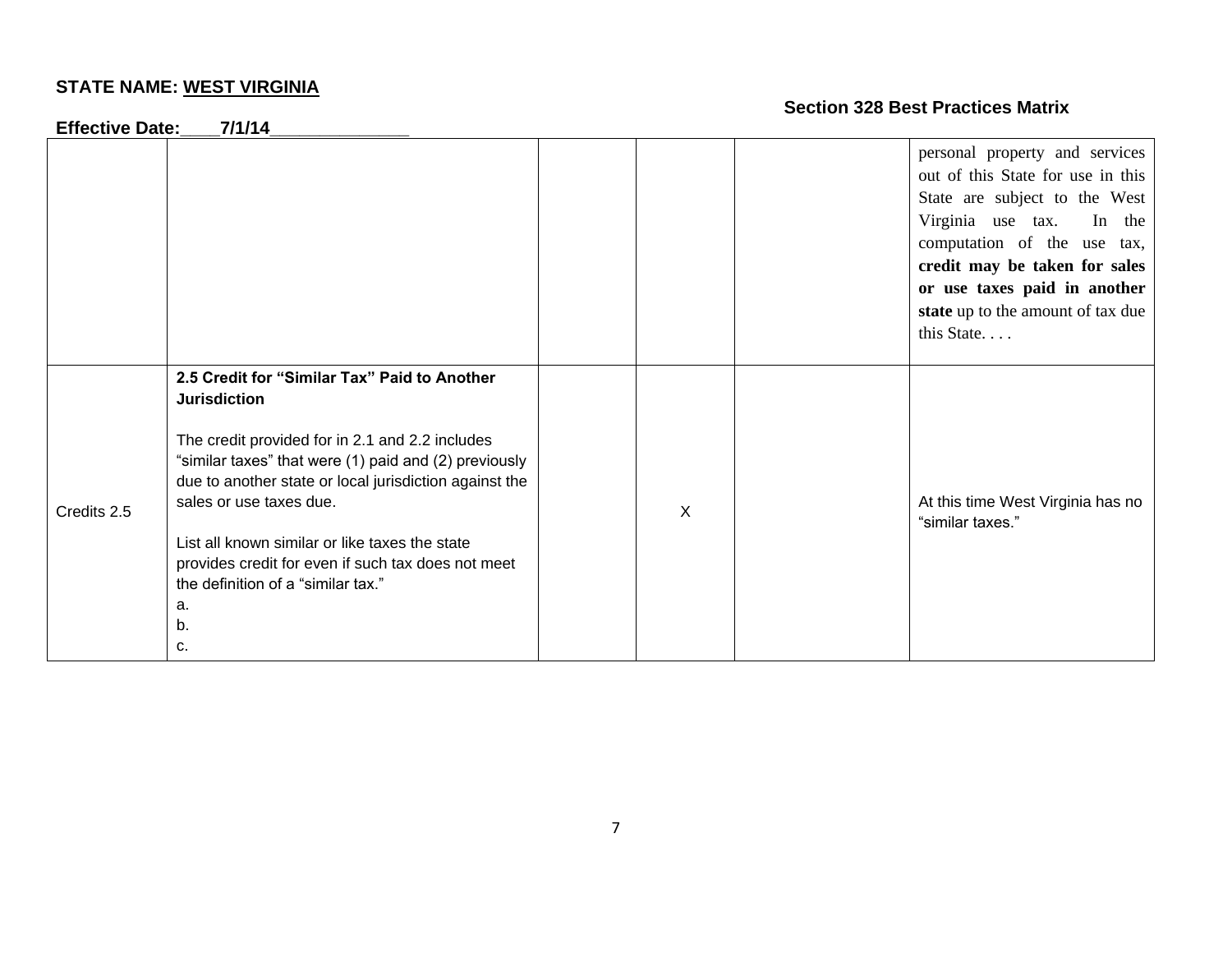| <b>Effective Date:</b> | 7/1/14                                                                                                                                                                                                                                            |   |                                                        |
|------------------------|---------------------------------------------------------------------------------------------------------------------------------------------------------------------------------------------------------------------------------------------------|---|--------------------------------------------------------|
|                        | 2.6. Credit Against "Similar Tax" Imposed by<br>the State                                                                                                                                                                                         |   |                                                        |
| Credits 2.6            | The credit provided for in 2.1 and 2.2 includes<br>"sales or use taxes paid" to another state or local<br>jurisdiction against "similar taxes" due.<br>List "similar taxes" imposed that the state provides<br>credits against.<br>a.<br>b.<br>c. | X | At this time, West Virginia has<br>no "similar taxes." |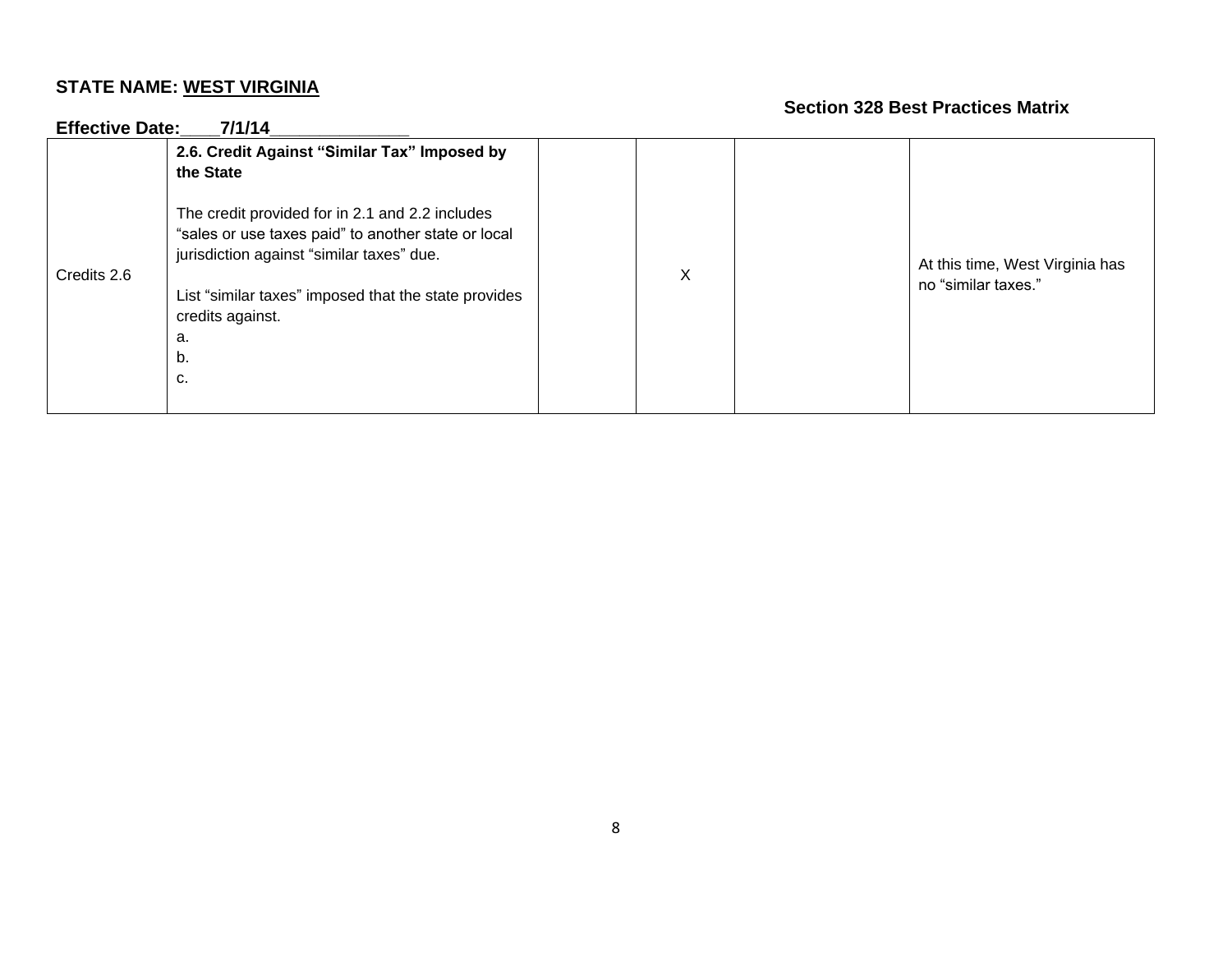| <b>Effective Date:</b> | 7/1/14                                                                                                                                                                                                                                                                                                                         |   |                                                                   |                                                                                                                                                                                                                                                                                                                                                                                                                                                                                                                                                                                                                                                                                                                                               |
|------------------------|--------------------------------------------------------------------------------------------------------------------------------------------------------------------------------------------------------------------------------------------------------------------------------------------------------------------------------|---|-------------------------------------------------------------------|-----------------------------------------------------------------------------------------------------------------------------------------------------------------------------------------------------------------------------------------------------------------------------------------------------------------------------------------------------------------------------------------------------------------------------------------------------------------------------------------------------------------------------------------------------------------------------------------------------------------------------------------------------------------------------------------------------------------------------------------------|
| Credits 2.7            | 2.7 Sourcing when Receipt Location is Known<br>The credit provided for in 2.1 and 2.2 applies when<br>the other state's "sales or use taxes" were (1) paid<br>and (2) previously due based on: i) that other state's<br>sourcing rules, or ii) the purchaser's location of use<br>of a product subsequent to the initial sale. | X | W.Va. Code §11-15A-<br>10a; W.Va. Legislative<br>Rule §110-15-43. | W.Va. Code §11-15A-10a.<br>(a) A person is entitled to a<br>credit against the tax imposed<br>by this article on the use of a<br>particular<br>item of<br>tangible<br>personal<br>custom<br>property,<br>software or service equal to the<br>amount, if any, of sales tax<br>lawfully paid to another state<br>for the acquisition of that<br>property or service:<br>$110-15-43.$<br><b>Out-Of-State</b><br>Purchases.<br>43.1. Purchases of tangible<br>personal property and services<br>out of this State for use in this<br>State are subject to the West<br>Virginia use tax. In the<br>computation of the use tax,<br>credit may be taken for sales<br>or use taxes paid in another<br>state up to the amount of tax due<br>this State |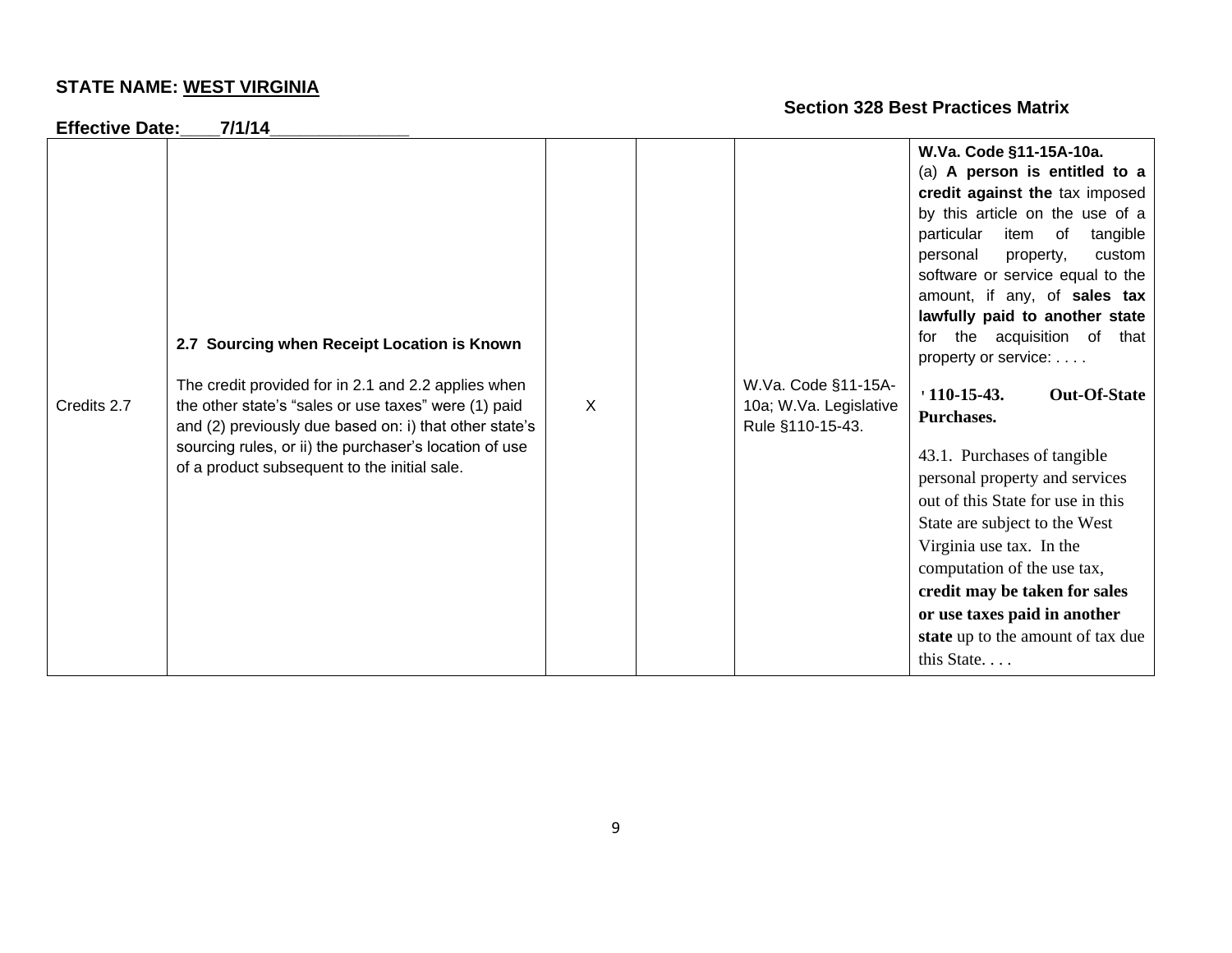| <b>Effective Date:</b> | 7/1/14                                                                                                                                                                                                                                                                                                                                                         |   |                                                                   |                                                                                                                                                                                                                                                                                                                                                                                                                                                                                                                                                                                                                                                                                                                                               |
|------------------------|----------------------------------------------------------------------------------------------------------------------------------------------------------------------------------------------------------------------------------------------------------------------------------------------------------------------------------------------------------------|---|-------------------------------------------------------------------|-----------------------------------------------------------------------------------------------------------------------------------------------------------------------------------------------------------------------------------------------------------------------------------------------------------------------------------------------------------------------------------------------------------------------------------------------------------------------------------------------------------------------------------------------------------------------------------------------------------------------------------------------------------------------------------------------------------------------------------------------|
| Credits 2.8            | 2.8 Sourcing when Receipt Location is Unknown<br>Except as provided in Best Practice 2.13, the credit<br>provided for in 2.1 and 2.2 applies when the seller<br>sources the initial sale pursuant to the SSUTA<br>Sections 310.A.3, 310.A.4, or 310.A.5, because the<br>location where the product was received by the<br>purchaser was unknown to the seller. | X | W.Va. Code §11-15A-<br>10a; W.Va. Legislative<br>Rule §110-15-43. | W.Va. Code §11-15A-10a.<br>(a) A person is entitled to a<br>credit against the tax imposed<br>by this article on the use of a<br>particular<br>item of<br>tangible<br>personal<br>custom<br>property,<br>software or service equal to the<br>amount, if any, of sales tax<br>lawfully paid to another state<br>for the acquisition of that<br>property or service:<br>$110-15-43.$<br><b>Out-Of-State</b><br>Purchases.<br>43.1. Purchases of tangible<br>personal property and services<br>out of this State for use in this<br>State are subject to the West<br>Virginia use tax. In the<br>computation of the use tax,<br>credit may be taken for sales<br>or use taxes paid in another<br>state up to the amount of tax due<br>this State |
| Credits 2.9            | 2.9 Characterization of Sale<br>The credit provided for in 2.1 and 2.2 applies<br>regardless of the other state's characterization of<br>the product as tangible personal property, a service,<br>digital good, or product delivered electronically.                                                                                                           | X | W.Va. Code §11-15A-<br>10a; W.Va. Legislative<br>Rule §110-15-43. | Regardless of how another state<br>characterizes the product<br>purchased in another state,<br>W.Va. Code §11-15A-10a<br>entitles the purchaser to a credit<br>against sales tax lawfully paid to                                                                                                                                                                                                                                                                                                                                                                                                                                                                                                                                             |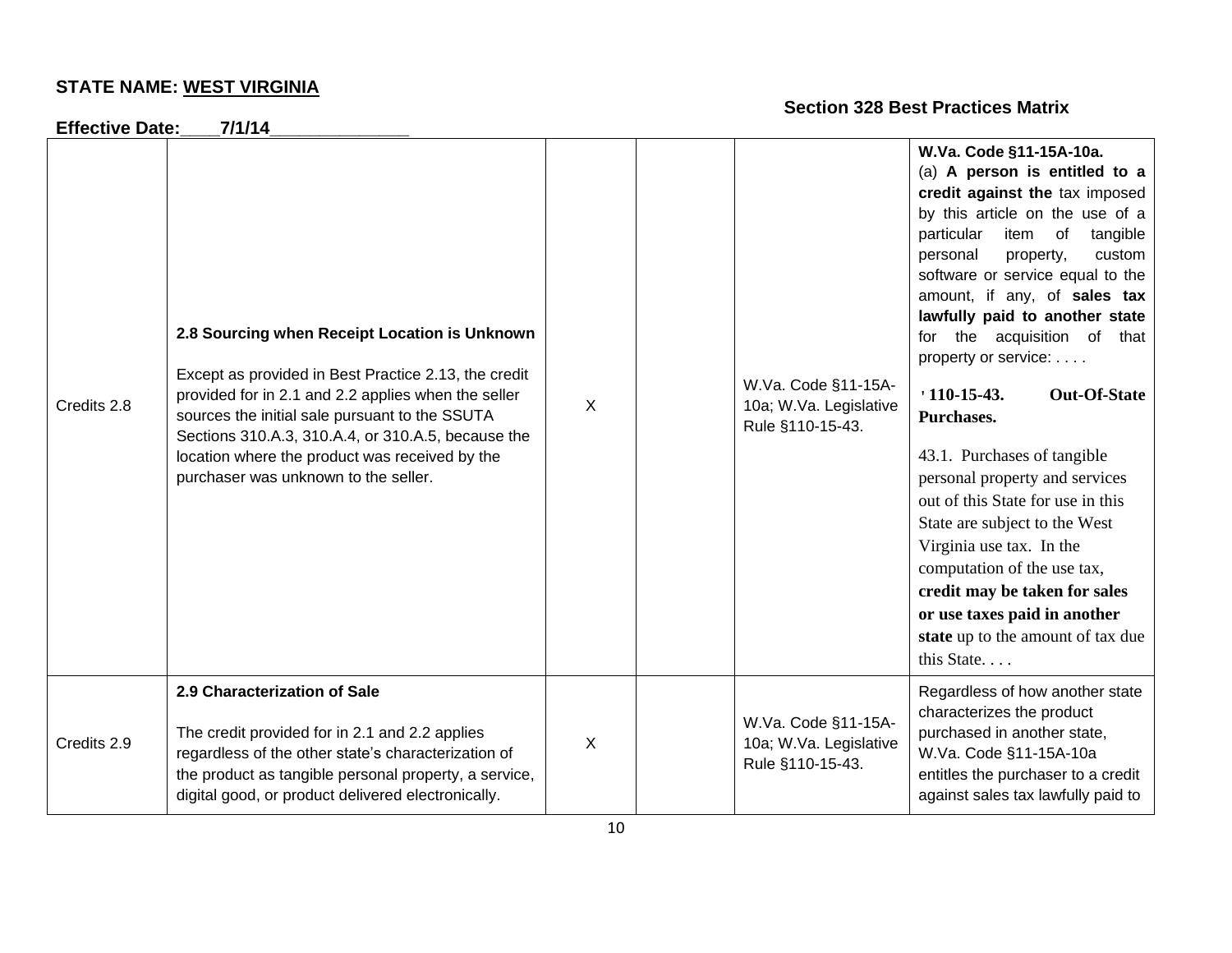**Effective Date:\_\_\_\_7/1/14\_\_\_\_\_\_\_\_\_\_\_\_\_\_**

| <b>L</b> UCUUVU DALU. | ,,,,,, <del>,</del> |                                                                                       |                     |
|-----------------------|---------------------|---------------------------------------------------------------------------------------|---------------------|
|                       |                     | that state, as long as the product<br>would have been subjected to<br>WV's sales tax. |                     |
|                       |                     | W.Va. Code §11-15A-10a.                                                               |                     |
|                       |                     | (a) A person is entitled to a                                                         |                     |
|                       |                     | credit against the tax imposed                                                        |                     |
|                       |                     | by this article on the use of a                                                       |                     |
|                       |                     | particular item of tangible                                                           |                     |
|                       |                     | personal property,                                                                    | custom              |
|                       |                     | software or service equal to                                                          |                     |
|                       |                     | the amount, if any, of sales tax                                                      |                     |
|                       |                     | lawfully paid to another state<br>for the acquisition of that                         |                     |
|                       |                     | property or service:                                                                  |                     |
|                       |                     |                                                                                       |                     |
|                       |                     | $110-15-43.$                                                                          | <b>Out-Of-State</b> |
|                       |                     | Purchases.                                                                            |                     |
|                       |                     |                                                                                       |                     |
|                       |                     | 43.1. Purchases of tangible                                                           |                     |
|                       |                     | personal property and services                                                        |                     |
|                       |                     | out of this State for use in this                                                     |                     |
|                       |                     | State are subject to the West                                                         |                     |
|                       |                     | Virginia use tax. In the                                                              |                     |
|                       |                     | computation of the use tax,                                                           |                     |
|                       |                     | credit may be taken for sales                                                         |                     |
|                       |                     | or use taxes paid in another                                                          |                     |
|                       |                     | state up to the amount of tax due                                                     |                     |
|                       |                     | this State                                                                            |                     |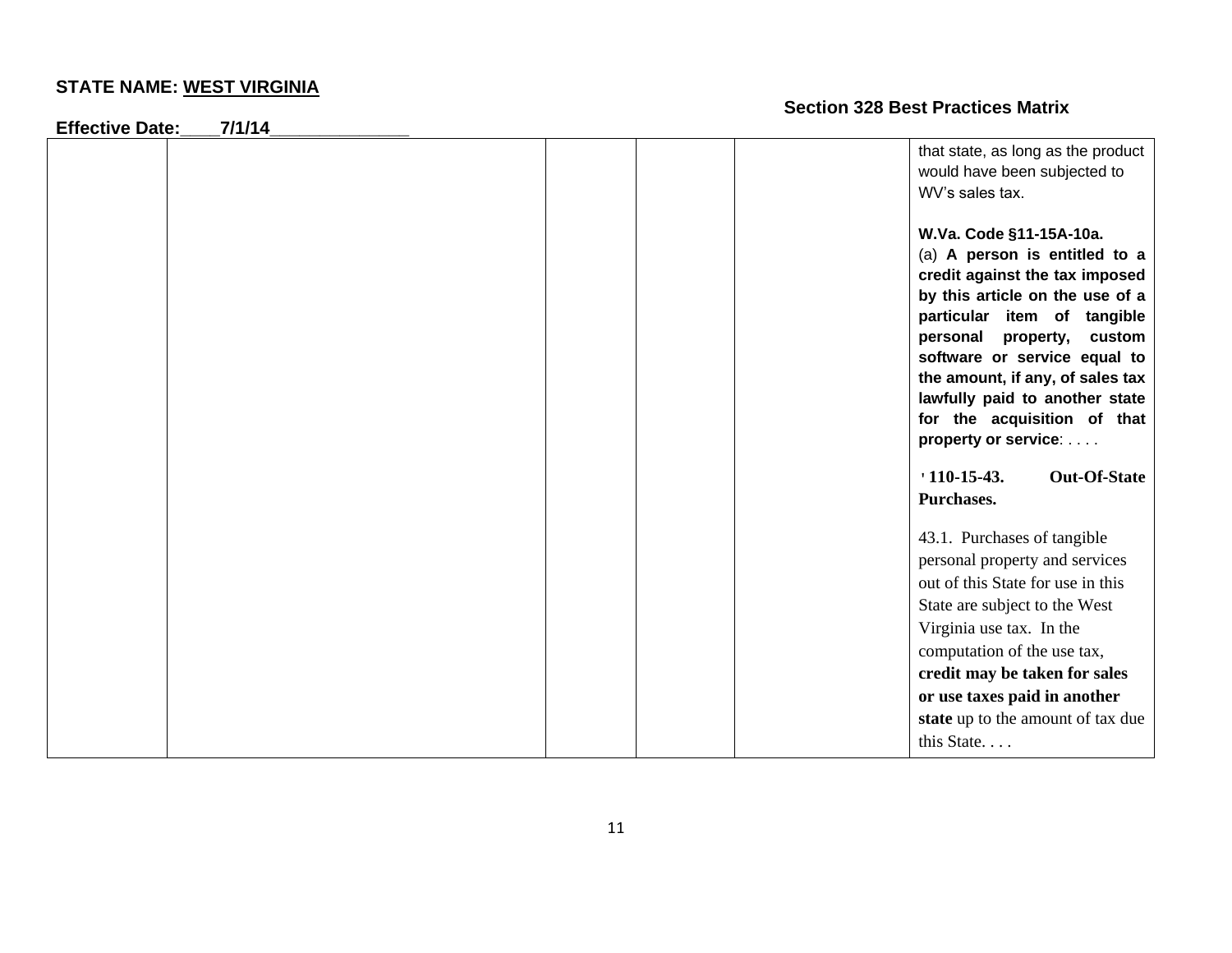**Effective Date:\_\_\_\_7/1/14\_\_\_\_\_\_\_\_\_\_\_\_\_\_** Credits 2.10.a. **2.10 Sales Price Components**  2.10.a. Full Credit Allowed. The credit provided for in 2.1 and 2.2 applies to all components of the SSUTA "sales price" definition, whether taxable or nontaxable in the State. X W.Va. Code §11-15A-10a; W.Va. Legislative Rule §110-15-43. The credit provided for in W.Va.Code §11-15A-10 applies only to those products purchased in another state and for which sales tax has been paid if the product would have been subjected the sales tax or use tax in West Virginia. **W.Va. Code §11-15A-10a.** (a) A person is **entitled to a credit against the tax imposed by this article on the use of a particular item of tangible personal property, custom software or service** equal to the amount, if any, of sales tax **lawfully paid to another state** for the acquisition of that property or service: . . . . **'110-15-43. Out-Of-State Purchases.** 43.1. Purchases of tangible personal property and services out of this State for use in this State are subject to the West Virginia use tax. In the computation of the use tax, **credit may be taken for sales** 

**or use taxes paid in another**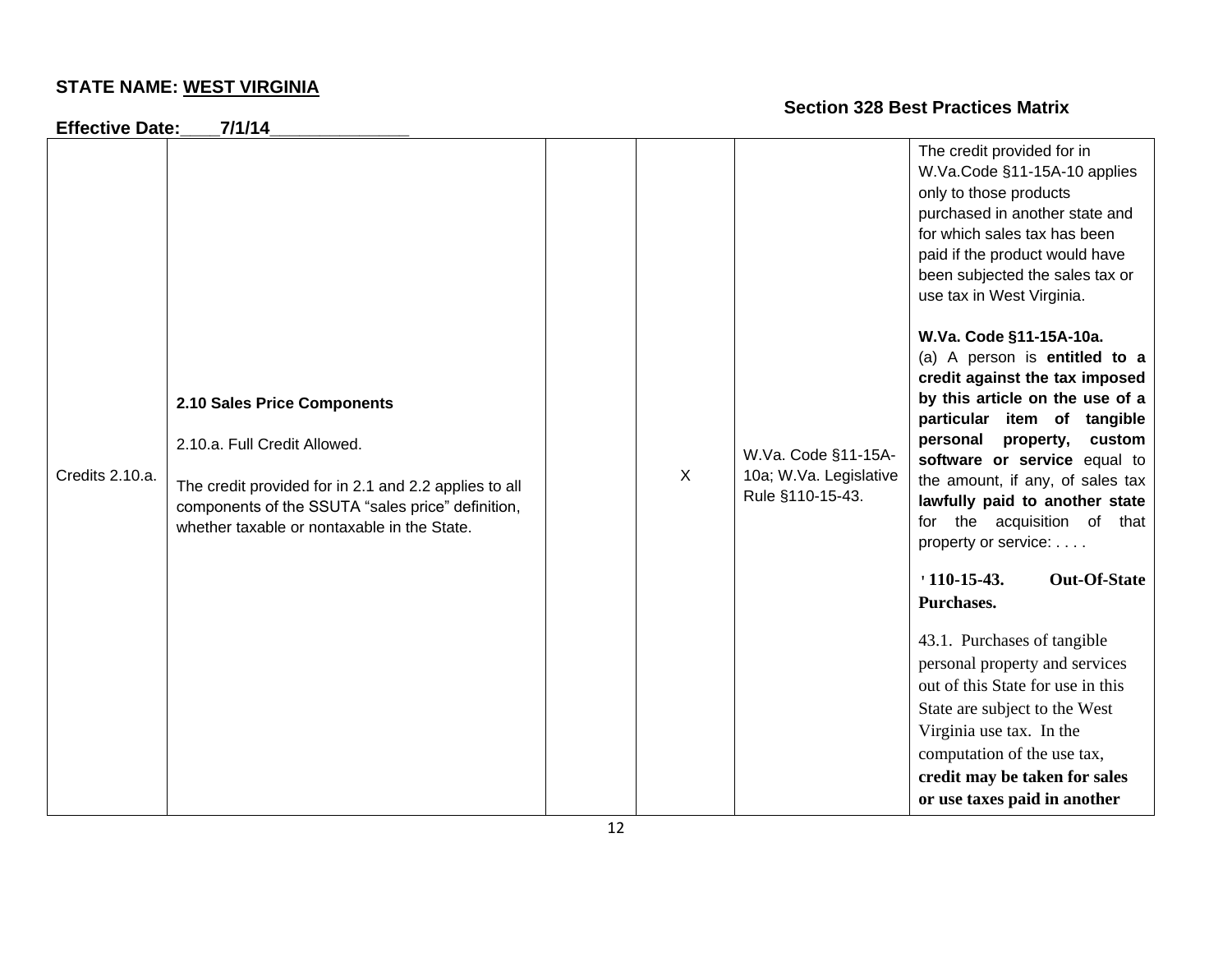| <b>Effective Date:</b> | 7/1/14                                                                                                                                                                                                                                    |   |                                                                   |                                                                                                                                                                                                                                                                                                                                                                                                                                                                                                                                                                                                                                                                                                             |
|------------------------|-------------------------------------------------------------------------------------------------------------------------------------------------------------------------------------------------------------------------------------------|---|-------------------------------------------------------------------|-------------------------------------------------------------------------------------------------------------------------------------------------------------------------------------------------------------------------------------------------------------------------------------------------------------------------------------------------------------------------------------------------------------------------------------------------------------------------------------------------------------------------------------------------------------------------------------------------------------------------------------------------------------------------------------------------------------|
|                        |                                                                                                                                                                                                                                           |   |                                                                   | state up to the amount of tax due<br>this State                                                                                                                                                                                                                                                                                                                                                                                                                                                                                                                                                                                                                                                             |
| Credits 2.10.b.        | 2.10.b. Partial Credit Allowed<br>When taxable and non-taxable charges are itemized<br>on the invoice, the credit provided for in 2.1 and 2.2<br>is only for the "tax paid" on the taxable components<br>of the sales price in the State. | X | W.Va. Code §11-15A-<br>10a; W.Va. Legislative<br>Rule §110-15-43. | The credit would only be applied<br>to sales tax actually paid to<br>another state for a product which<br>would have been subjected to<br>sales tax or use tax in West<br>Virginia.<br>W.Va. Code §11-15A-10a.<br>(a) A person is entitled to a<br>credit against the tax imposed<br>by this article on the use of a<br>particular item of tangible<br>personal property,<br>custom<br>software or service equal to<br>the amount, if any, of sales tax<br>lawfully paid to another state for<br>the acquisition of that property or<br>service:<br>$110-15-43.$<br><b>Out-Of-State</b><br>Purchases.<br>43.1. Purchases of tangible<br>personal property and services<br>out of this State for use in this |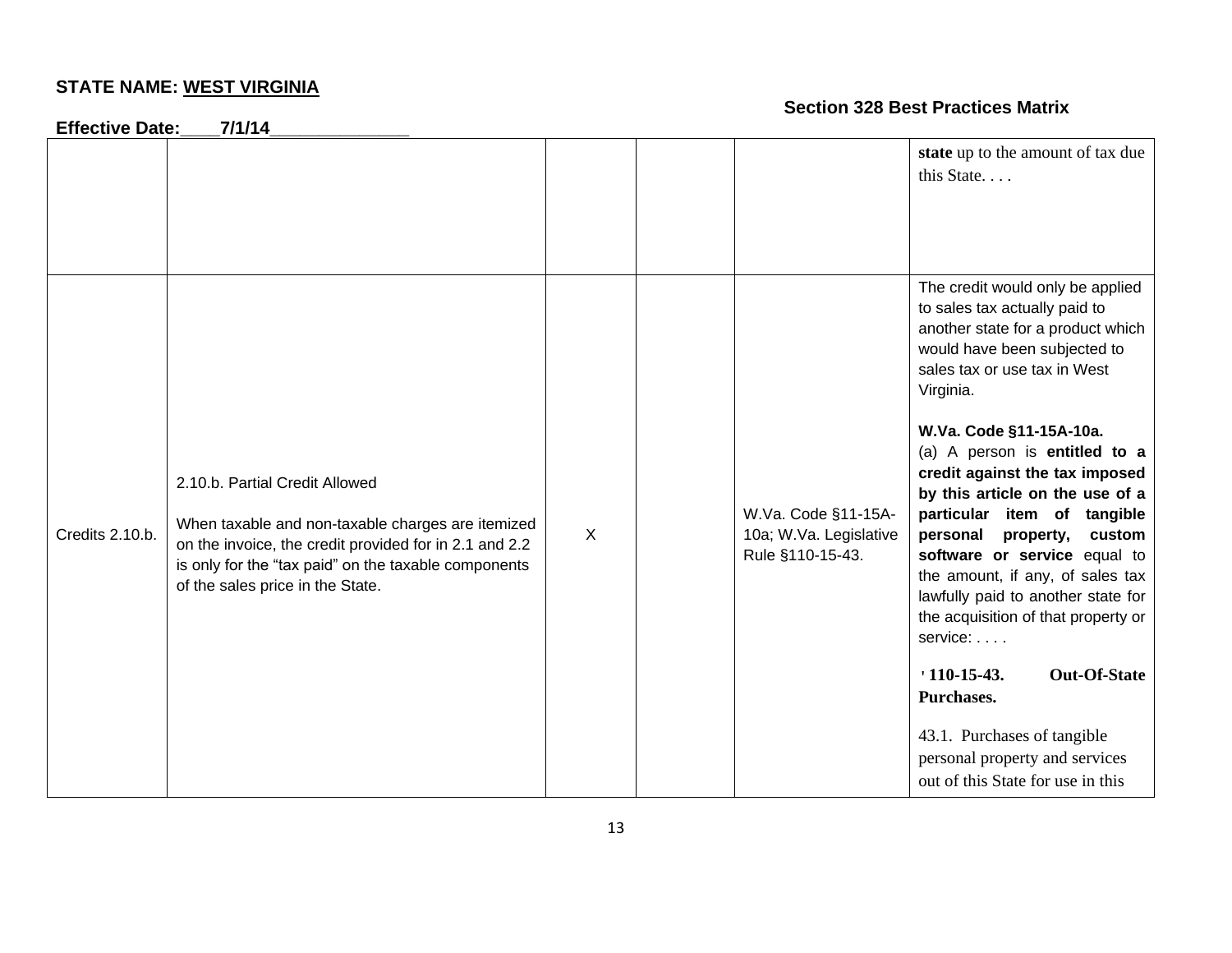**Effective Date:\_\_\_\_7/1/14\_\_\_\_\_\_\_\_\_\_\_\_\_\_**

|                 |                                                                                                                                                                                                                                                  |         |                                                                   | State are subject to the West<br>Virginia use tax. In the<br>computation of the use tax,<br>credit may be taken for sales or<br>use taxes paid in another state<br>up to the amount of tax due<br>this State                                                                                                                                                                                                                                                                                                                                                                                                                                       |
|-----------------|--------------------------------------------------------------------------------------------------------------------------------------------------------------------------------------------------------------------------------------------------|---------|-------------------------------------------------------------------|----------------------------------------------------------------------------------------------------------------------------------------------------------------------------------------------------------------------------------------------------------------------------------------------------------------------------------------------------------------------------------------------------------------------------------------------------------------------------------------------------------------------------------------------------------------------------------------------------------------------------------------------------|
| Credits 2.11.a. | 2.11 Transactions with Taxable and Exempt<br><b>Products</b><br>2.11.a. Full Credit Allowed<br>The credit provided for in 2.1 and 2.2 applies to the<br>full amount of "tax paid" on a transaction consisting<br>of taxable and exempt products. | $\sf X$ | W.Va. Code §11-15A-<br>10a; W.Va. Legislative<br>Rule §110-15-43. | If sales or use tax had been paid<br>to another state on a product or<br>service which would have been<br>exempt from imposition of West<br>Virginia's sales tax or use tax if<br>purchased in this State, the<br>credit provided for in W.Va.<br>Code §11-15A-10 would not<br>apply.<br>W.Va. Code §11-15A-10a.<br>(a) A person is entitled to a<br>credit against the tax imposed<br>by this article on the use of a<br>particular item of tangible<br>personal property,<br>custom<br>software or service equal to<br>the amount, if any, of sales tax<br>lawfully paid to another state<br>for the acquisition of that<br>property or service: |
|                 |                                                                                                                                                                                                                                                  |         |                                                                   | <b>Out-Of-State</b><br>$110-15-43.$                                                                                                                                                                                                                                                                                                                                                                                                                                                                                                                                                                                                                |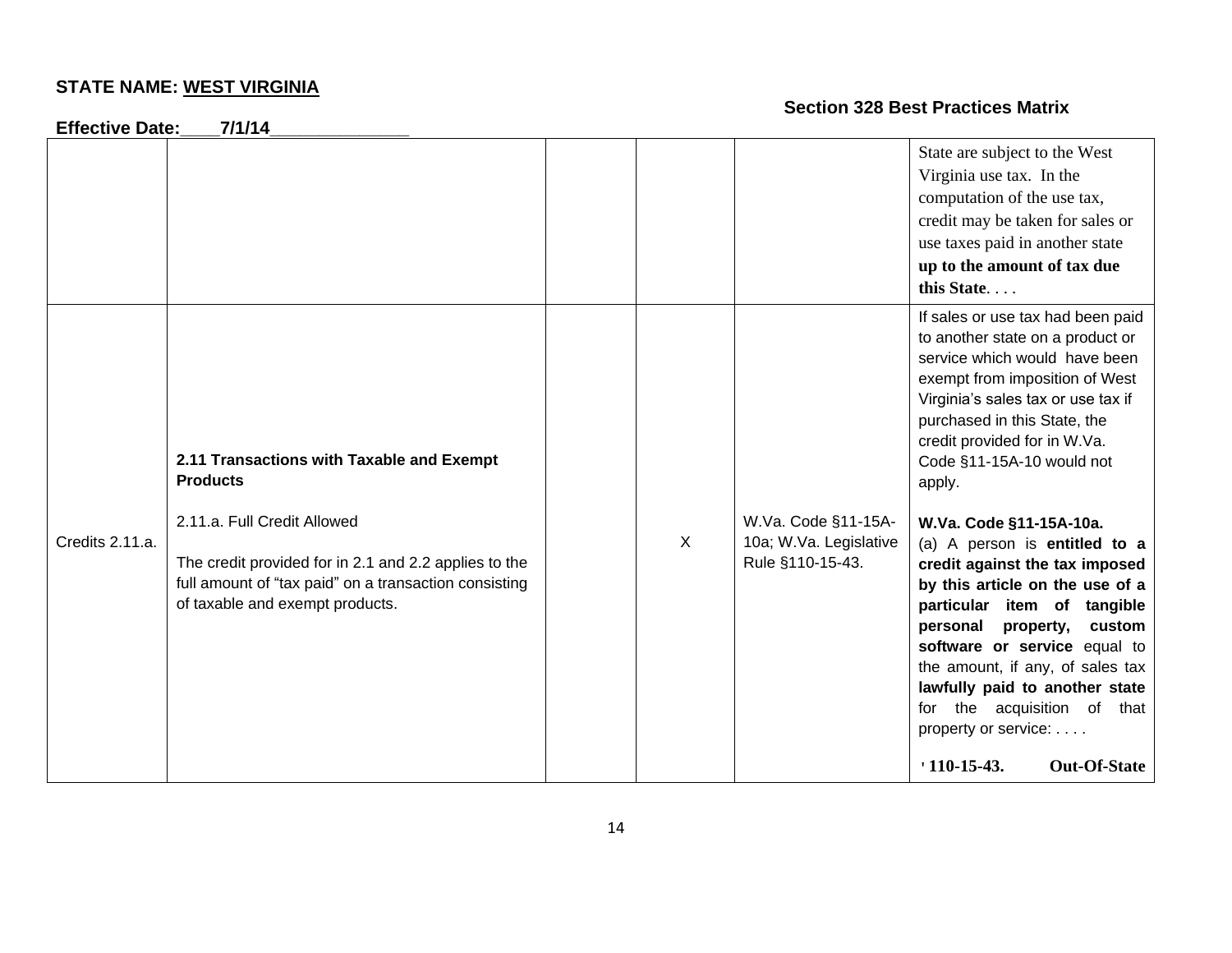**Effective Date:\_\_\_\_7/1/14\_\_\_\_\_\_\_\_\_\_\_\_\_\_**

|                 |                                                                                                                                                                                                                                        |   |                                                                   | Purchases.                                                                                                                                                                                                                                                                                                                                                                                                                                                                                |
|-----------------|----------------------------------------------------------------------------------------------------------------------------------------------------------------------------------------------------------------------------------------|---|-------------------------------------------------------------------|-------------------------------------------------------------------------------------------------------------------------------------------------------------------------------------------------------------------------------------------------------------------------------------------------------------------------------------------------------------------------------------------------------------------------------------------------------------------------------------------|
|                 |                                                                                                                                                                                                                                        |   |                                                                   | 43.1. Purchases of tangible<br>personal property and services<br>out of this State for use in this<br>State are subject to the West<br>Virginia use tax. In the<br>computation of the use tax,<br>credit may be taken for sales<br>or use taxes paid in another<br>state up to the amount of tax due<br>this State                                                                                                                                                                        |
| Credits 2.11.b. | 2.11.b. Partial Credit Allowed.<br>When taxable and non-taxable products are<br>itemized on the invoice the credit provided for in 2.1<br>and 2.2 is only for the "tax paid" on the taxable<br>products of a transaction in the State. | X | W.Va. Code §11-15A-<br>10a; W.Va. Legislative<br>Rule §110-15-43. | The credit would only be applied<br>to sales tax actually paid to<br>another state for a product which<br>would have been subjected to<br>sales tax or use tax in West<br>Virginia.<br>W.Va. Code §11-15A-10a.<br>(a) A person is entitled to a<br>credit against the tax imposed<br>by this article on the use of a<br>particular item of tangible<br>personal property,<br>custom<br>software or service equal to<br>the amount, if any, of sales tax<br>lawfully paid to another state |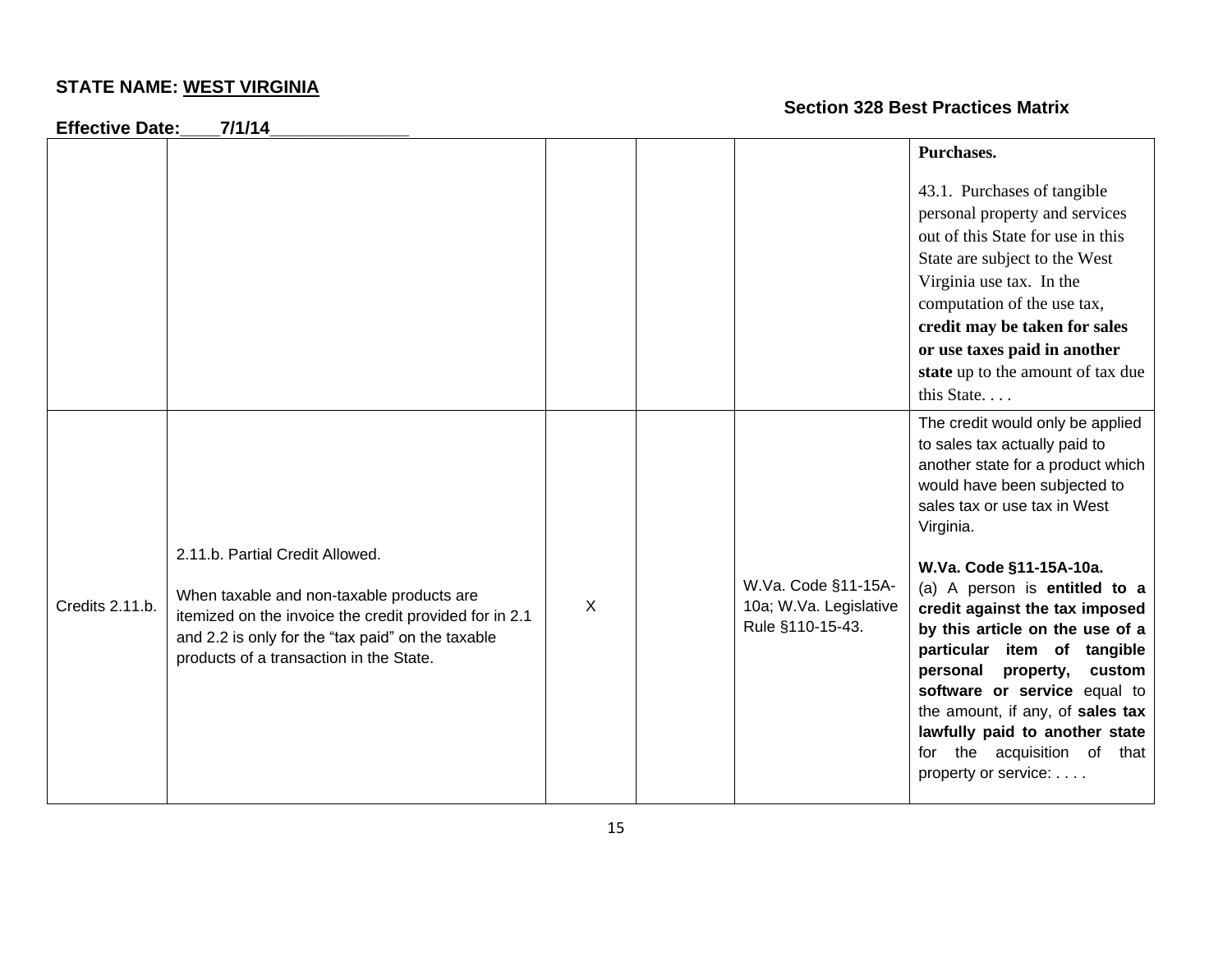**Effective Date:\_\_\_\_7/1/14\_\_\_\_\_\_\_\_\_\_\_\_\_\_**

|              |                                                                                                                                                                                       |   |                                                                  | $110-15-43.$<br>Purchases.                                                                                                                                                                                                                                                                                              | <b>Out-Of-State</b> |
|--------------|---------------------------------------------------------------------------------------------------------------------------------------------------------------------------------------|---|------------------------------------------------------------------|-------------------------------------------------------------------------------------------------------------------------------------------------------------------------------------------------------------------------------------------------------------------------------------------------------------------------|---------------------|
|              |                                                                                                                                                                                       |   |                                                                  | 43.1. Purchases of tangible<br>personal property and services<br>out of this State for use in this<br>State are subject to the West<br>Virginia use tax. In the<br>computation of the use tax,<br>credit may be taken for sales<br>or use taxes paid in another<br>state up to the amount of tax<br>due this State      |                     |
| Credits 2.12 | 2.12 Audit Sampling<br>The credit provided for in 2.1 and 2.2 applies when<br>the sale or purchase of the product was part of the<br>population sampled pursuant to an audit sampling | X | W.Va. Code §11-15A-<br>10a; W.Va. Legislative<br>Rule §110-15-43 | Whether or not the product<br>purchased was part of the<br>populated sampled pursuant to<br>an audit sampling method is<br>irrelevant. The credit would<br>apply as long as sales tax or use<br>tax was paid for a product in<br>another state which would have<br>been subjected to the sales tax<br>or use tax in WV. |                     |
|              | method.                                                                                                                                                                               |   |                                                                  | W.Va. Code §11-15A-10a.<br>(a) A person is entitled to a<br>credit against the tax imposed<br>by this article on the use of a<br>particular item of tangible<br>personal<br>software or service equal to                                                                                                                | custom<br>property, |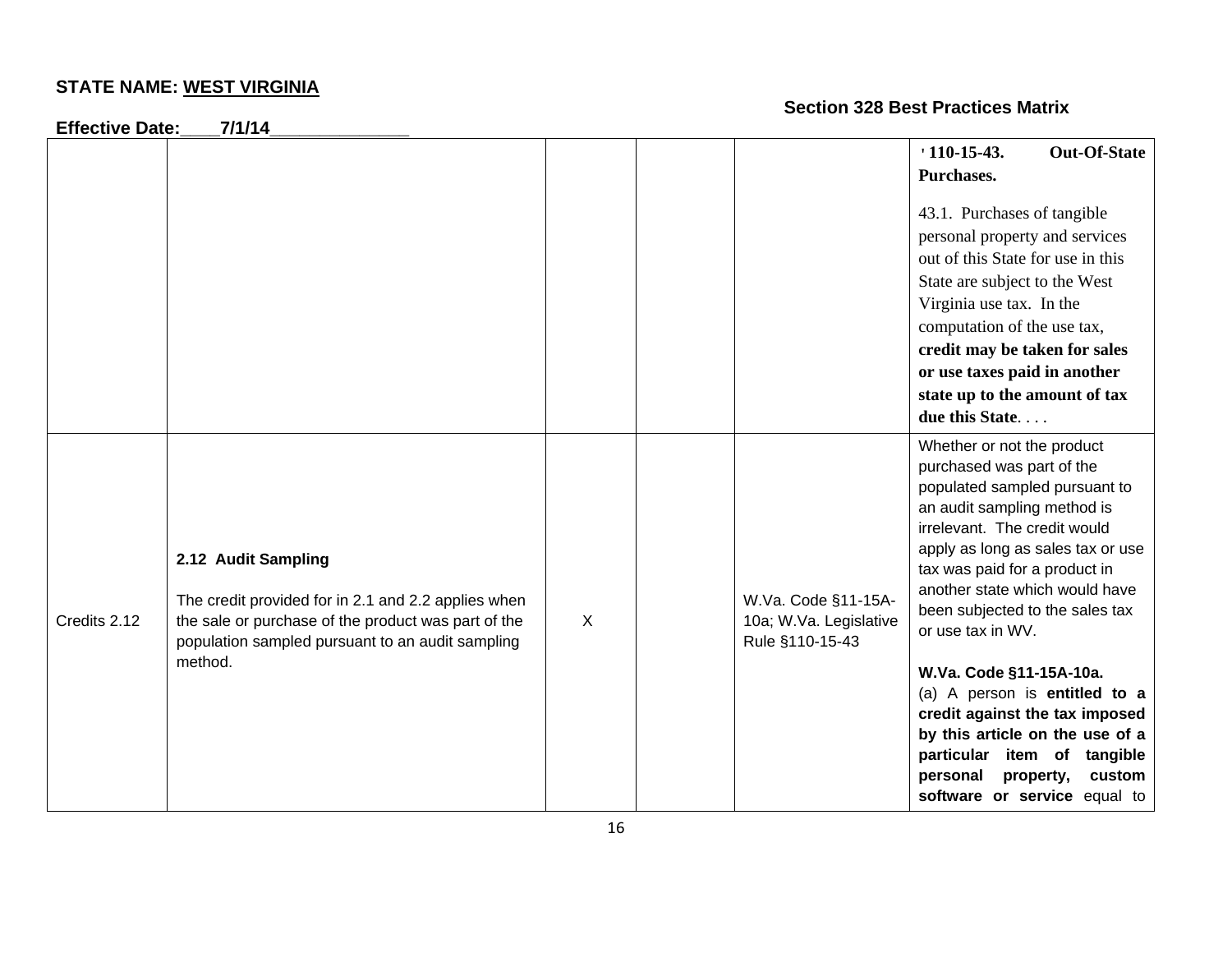**Effective Date:\_\_\_\_7/1/14\_\_\_\_\_\_\_\_\_\_\_\_\_\_**

|              |                                                                                                                                                                                                                                                                      |                           |                                                                                                              | the amount, if any, of sales tax<br>lawfully paid to another state<br>for the acquisition of that<br>property or service:<br>$110-15-43.$<br><b>Out-Of-State</b><br>Purchases.<br>43.1. Purchases of tangible<br>personal property and services<br>out of this State for use in this<br>State are subject to the West<br>Virginia use tax. In the<br>computation of the use tax,<br>credit may be taken for sales<br>or use taxes paid in another<br>state up to the amount of tax due<br>this State |
|--------------|----------------------------------------------------------------------------------------------------------------------------------------------------------------------------------------------------------------------------------------------------------------------|---------------------------|--------------------------------------------------------------------------------------------------------------|------------------------------------------------------------------------------------------------------------------------------------------------------------------------------------------------------------------------------------------------------------------------------------------------------------------------------------------------------------------------------------------------------------------------------------------------------------------------------------------------------|
| Credits 2.13 | 2.13 Direct Mail<br>The credit provided for in 2.1 and 2.2 applies when<br>the seller sources the sale of Advertising and<br>Promotional Direct Mail pursuant to Section<br>313.A.4.                                                                                 | X                         |                                                                                                              |                                                                                                                                                                                                                                                                                                                                                                                                                                                                                                      |
| Credits 2,14 | 2.14 Accelerated Payments on Lease/Rentals<br>The credit provided for in 2.1 and 2.2 includes the<br>"tax paid" to another state or local jurisdiction on a<br>lease/rental transaction based on the sum of the<br>lease payments ("accelerated basis"), against the | $\boldsymbol{\mathsf{X}}$ | W.Va. Code §11-15A-<br>10a; W.Va. Legislative<br>Rules §110-15-43;<br>§110-15-129.1; and<br>§110-15-129.7.3. | W.Va. Code §11-15A-10a.<br>(a) A person is entitled to a<br>credit against the tax imposed<br>by this article on the use of a<br>particular<br>item of<br>tangible<br>personal<br>property,<br>custom                                                                                                                                                                                                                                                                                                |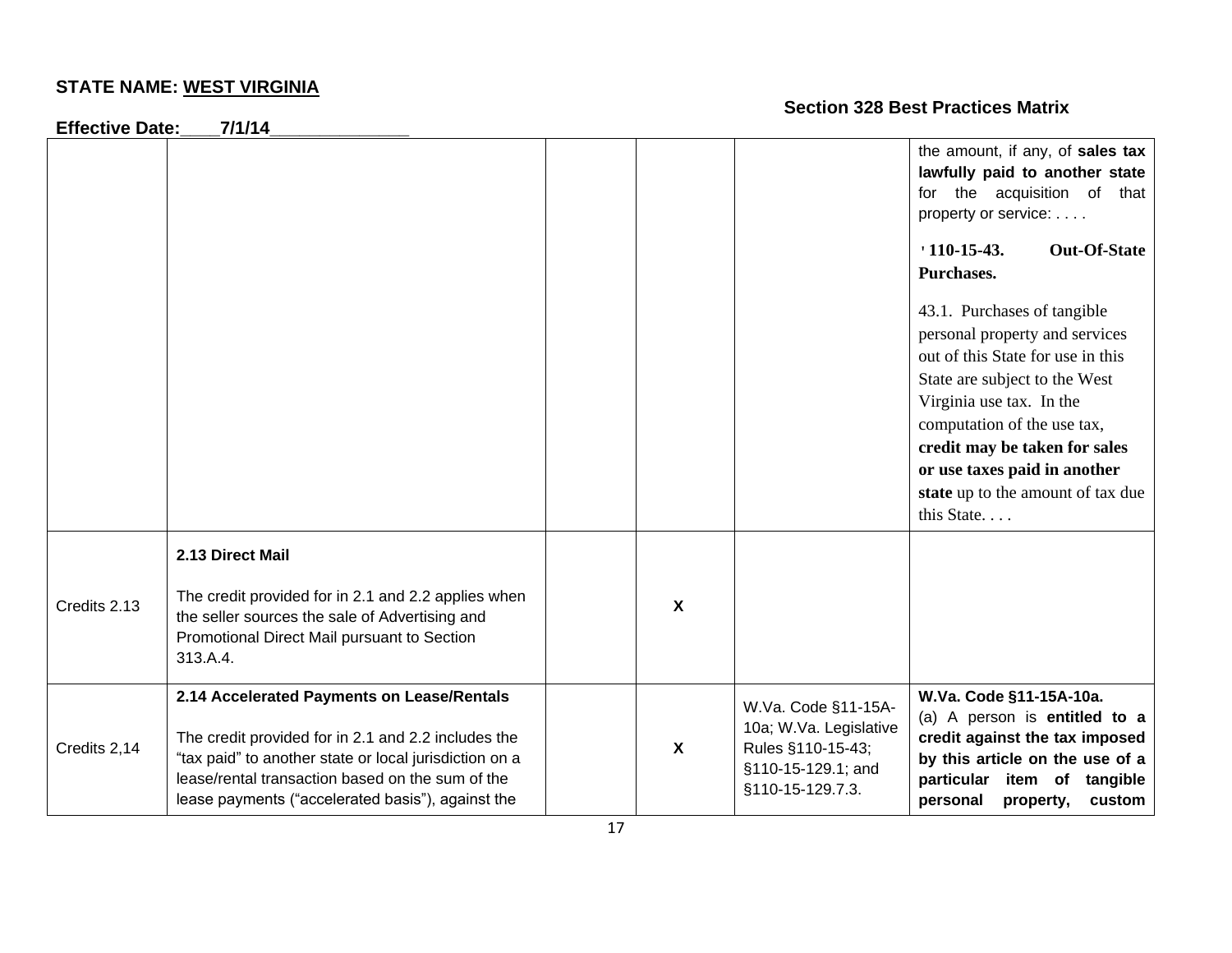| <b>Effective Date:</b><br>7/1/14                                         |                                                                                                                                                                                                                                                                                                                                                                         |
|--------------------------------------------------------------------------|-------------------------------------------------------------------------------------------------------------------------------------------------------------------------------------------------------------------------------------------------------------------------------------------------------------------------------------------------------------------------|
| "sales or use taxes" due on the balance of the<br>lease/rental payments. | software or service equal to<br>the amount, if any, of sales tax<br>lawfully paid to another state<br>for the acquisition of that<br>property or service:                                                                                                                                                                                                               |
|                                                                          | $110-15-43.$<br><b>Out-Of-State</b><br>Purchases.                                                                                                                                                                                                                                                                                                                       |
|                                                                          | 43.1.<br>Purchases of tangible<br>personal property and services<br>out of this State for use in this<br>State are subject to the West<br>Virginia use tax.<br>In the<br>computation of the use tax,<br>credit may be taken for sales<br>or use taxes paid in another<br>state up to the amount of tax due<br>this State                                                |
|                                                                          | 129.1.<br>A lessee of tangible<br>personal property used in this<br>State is allowed credit against<br>his West Virginia use tax<br>for payment<br>liability<br>of<br>consumers sales and service<br>taxes lawfully imposed by<br>another state on lease payments<br>attributable to the period of time<br>the lessee uses the leased<br>property in this State.<br>The |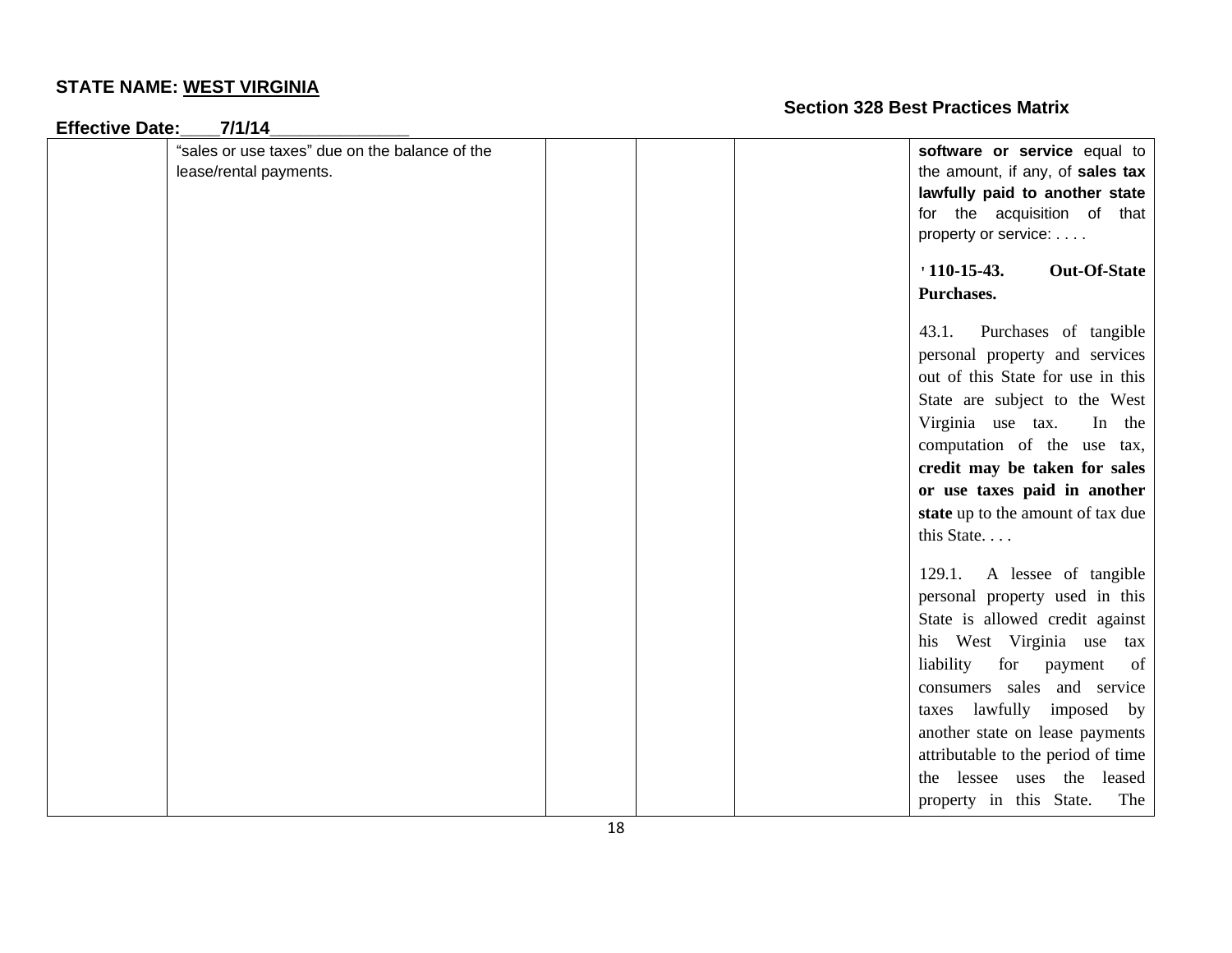**Effective Date:\_\_\_\_7/1/14\_\_\_\_\_\_\_\_\_\_\_\_\_\_**

|              |                                                                                                                                                                                                                                                                                                                                                        |   |                                                                                                              | measure of tax is the amount of<br>the periodic lease payments.<br>$129.7.3.$ Credit will be<br>allowed against any sales or use<br>tax legally imposed and paid to<br>another state. See Section 10 of<br>these regulations.                                                                                                                                                                                                                                                                                                                                                                                          |
|--------------|--------------------------------------------------------------------------------------------------------------------------------------------------------------------------------------------------------------------------------------------------------------------------------------------------------------------------------------------------------|---|--------------------------------------------------------------------------------------------------------------|------------------------------------------------------------------------------------------------------------------------------------------------------------------------------------------------------------------------------------------------------------------------------------------------------------------------------------------------------------------------------------------------------------------------------------------------------------------------------------------------------------------------------------------------------------------------------------------------------------------------|
| Credits 2.15 | 2.15 Inception-Deferred Collection on<br><b>Lease/Rentals</b><br>The credit provided for in 2.1 and 2.2 includes the<br>"tax paid" to another state or local jurisdiction on a<br>lease/rental transaction based on a deferred<br>collection/remittance method against the "sales or<br>use taxes" due on the balance of the lease/rental<br>payments. | X | W.Va. Code §11-15A-<br>10a; W.Va. Legislative<br>Rules §110-15-43;<br>§110-15-129.1; and<br>§110-15-129.7.3. | W.Va. Code §11-15A-10a.<br>(a) A person is entitled to a<br>credit against the tax imposed<br>by this article on the use of a<br>particular item of tangible<br>personal property,<br>custom<br>software or service equal to<br>the amount, if any, of sales tax<br>lawfully paid to another state<br>for the acquisition of that<br>property or service:<br>$110-15-43.$<br><b>Out-Of-State</b><br>Purchases.<br>43.1.<br>Purchases of tangible<br>personal property and services<br>out of this State for use in this<br>State are subject to the West<br>Virginia use tax.<br>In the<br>computation of the use tax, |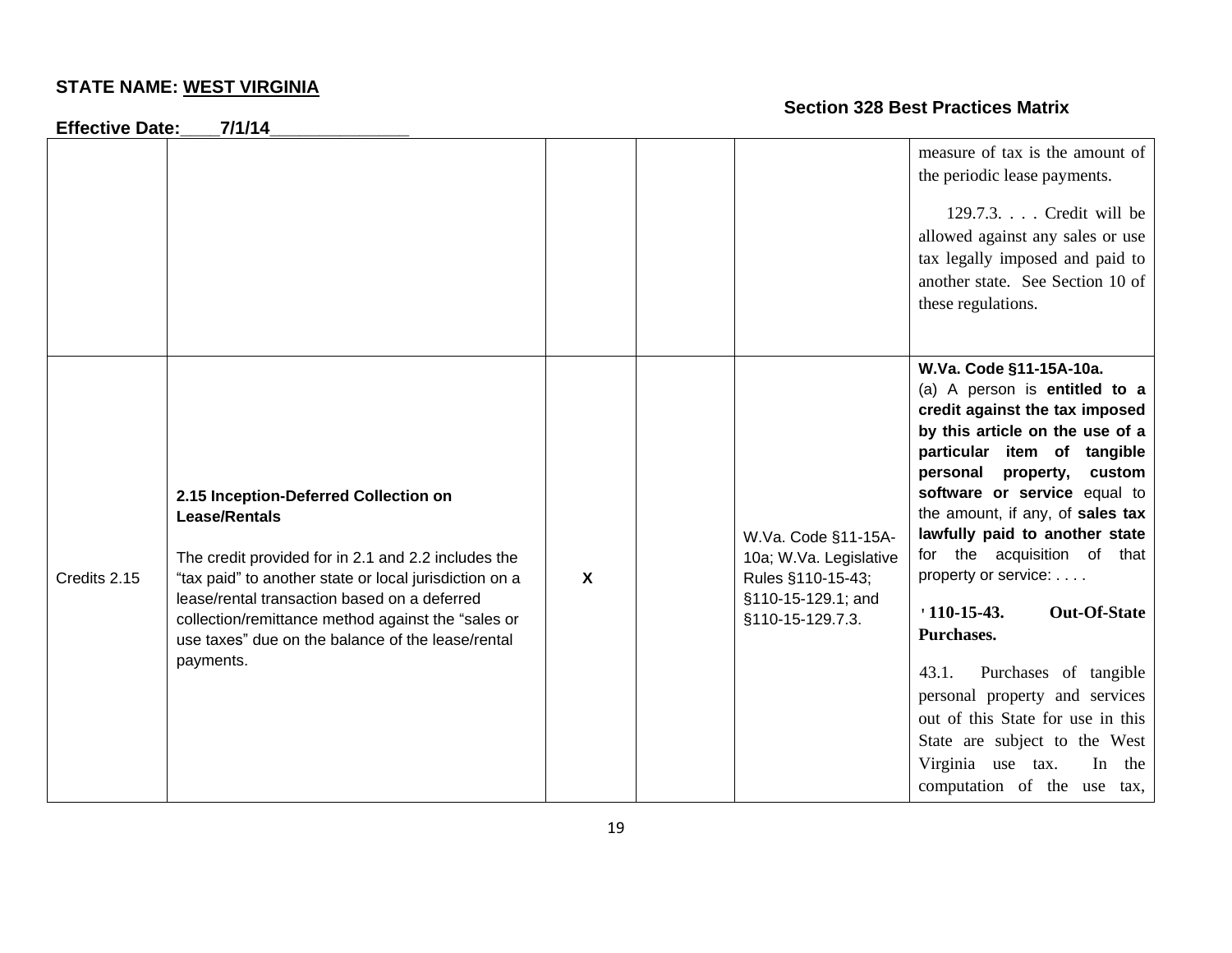**Effective Date:\_\_\_\_7/1/14\_\_\_\_\_\_\_\_\_\_\_\_\_\_**

| -117781177811 | . - |  |                                    |
|---------------|-----|--|------------------------------------|
|               |     |  | credit may be taken for sales      |
|               |     |  | or use taxes paid in another       |
|               |     |  | state up to the amount of tax due  |
|               |     |  | this State                         |
|               |     |  |                                    |
|               |     |  | 129.1. A lessee of tangible        |
|               |     |  | personal property used in this     |
|               |     |  | State is allowed credit against    |
|               |     |  | his West Virginia use<br>tax       |
|               |     |  | liability<br>for<br>of<br>payment  |
|               |     |  | consumers sales and service        |
|               |     |  | taxes lawfully imposed by          |
|               |     |  | another state on lease payments    |
|               |     |  | attributable to the period of time |
|               |     |  | the lessee uses the leased         |
|               |     |  | property in this State.<br>The     |
|               |     |  | measure of tax is the amount of    |
|               |     |  | the periodic lease payments.       |
|               |     |  |                                    |
|               |     |  | 129.7.3. Credit will be            |
|               |     |  | allowed against any sales or use   |
|               |     |  | tax legally imposed and paid to    |
|               |     |  | another state. See Section 10 of   |
|               |     |  | these regulations.                 |
|               |     |  |                                    |
|               |     |  |                                    |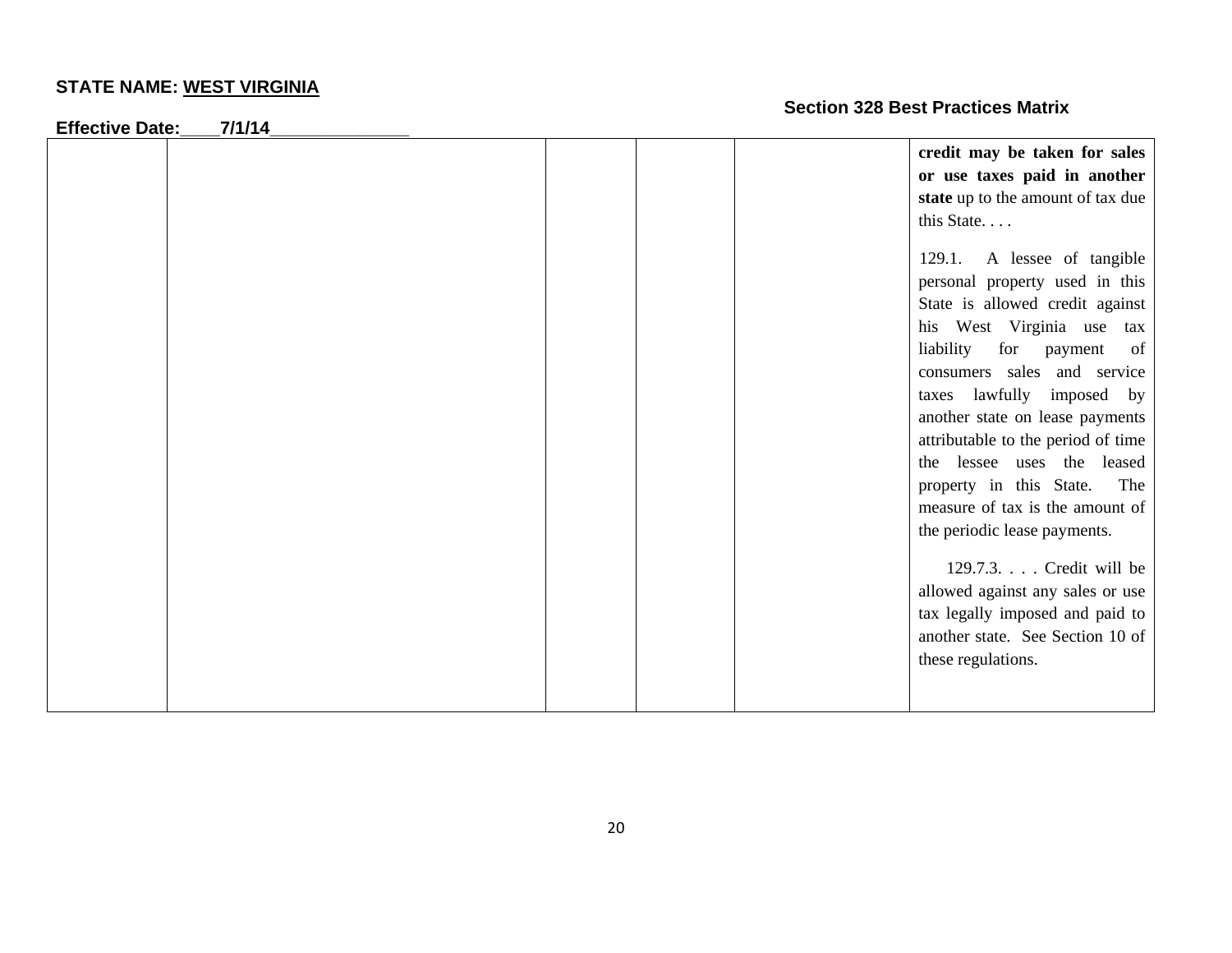**Effective Date:\_\_\_\_7/1/14\_\_\_\_\_\_\_\_\_\_\_\_\_\_**

|              |                                                                                            |   |                        | W.Va. Code §11-15A-10a.                                        |
|--------------|--------------------------------------------------------------------------------------------|---|------------------------|----------------------------------------------------------------|
|              |                                                                                            |   |                        | (a) A person is entitled to a                                  |
|              |                                                                                            |   |                        | credit against the tax imposed                                 |
|              |                                                                                            |   |                        | by this article on the use of a<br>particular item of tangible |
|              |                                                                                            |   |                        | personal<br>property,<br>custom                                |
|              |                                                                                            |   |                        | software or service equal to                                   |
|              |                                                                                            |   |                        | the amount, if any, of sales tax                               |
|              |                                                                                            |   |                        | lawfully paid to another state                                 |
|              |                                                                                            |   |                        | for the acquisition of that                                    |
|              |                                                                                            |   |                        | property or service:                                           |
|              | 2.16 Lessor Acquisition.                                                                   |   |                        |                                                                |
|              |                                                                                            |   |                        | <b>Out-Of-State</b><br>$110-15-43.$                            |
|              | The credit provided for in 2.1 and 2.2 includes the                                        |   | W.Va. Code §11-15A-    | Purchases.                                                     |
|              | "tax paid" by the lessor to another state or local                                         |   | 10a; W.Va. Legislative | 43.1.<br>Purchases of tangible                                 |
| Credits 2.16 | jurisdiction on the acquisition of the product against                                     | X | Rules §110-15-43;      | personal property and services                                 |
|              | the "sales or use taxes" due on the balance of the                                         |   | §110-15-129.1; and     | out of this State for use in this                              |
|              | lease/rental payments provided the tax<br>reimbursement is documented and disclosed to the |   | §110-15-129.7.3.       | State are subject to the West                                  |
|              | lessee.                                                                                    |   |                        | Virginia use tax.<br>In the                                    |
|              |                                                                                            |   |                        | computation of the use tax,                                    |
|              |                                                                                            |   |                        | credit may be taken for sales                                  |
|              |                                                                                            |   |                        | or use taxes paid in another                                   |
|              |                                                                                            |   |                        | state up to the amount of tax due                              |
|              |                                                                                            |   |                        | this State                                                     |
|              |                                                                                            |   |                        |                                                                |
|              |                                                                                            |   |                        | 129.1.<br>A lessee of tangible                                 |
|              |                                                                                            |   |                        | personal property used in this                                 |
|              |                                                                                            |   |                        | State is allowed credit against                                |
|              |                                                                                            |   |                        | West Virginia use<br>his<br>tax                                |
|              |                                                                                            |   |                        | liability<br>of<br>for<br>payment                              |